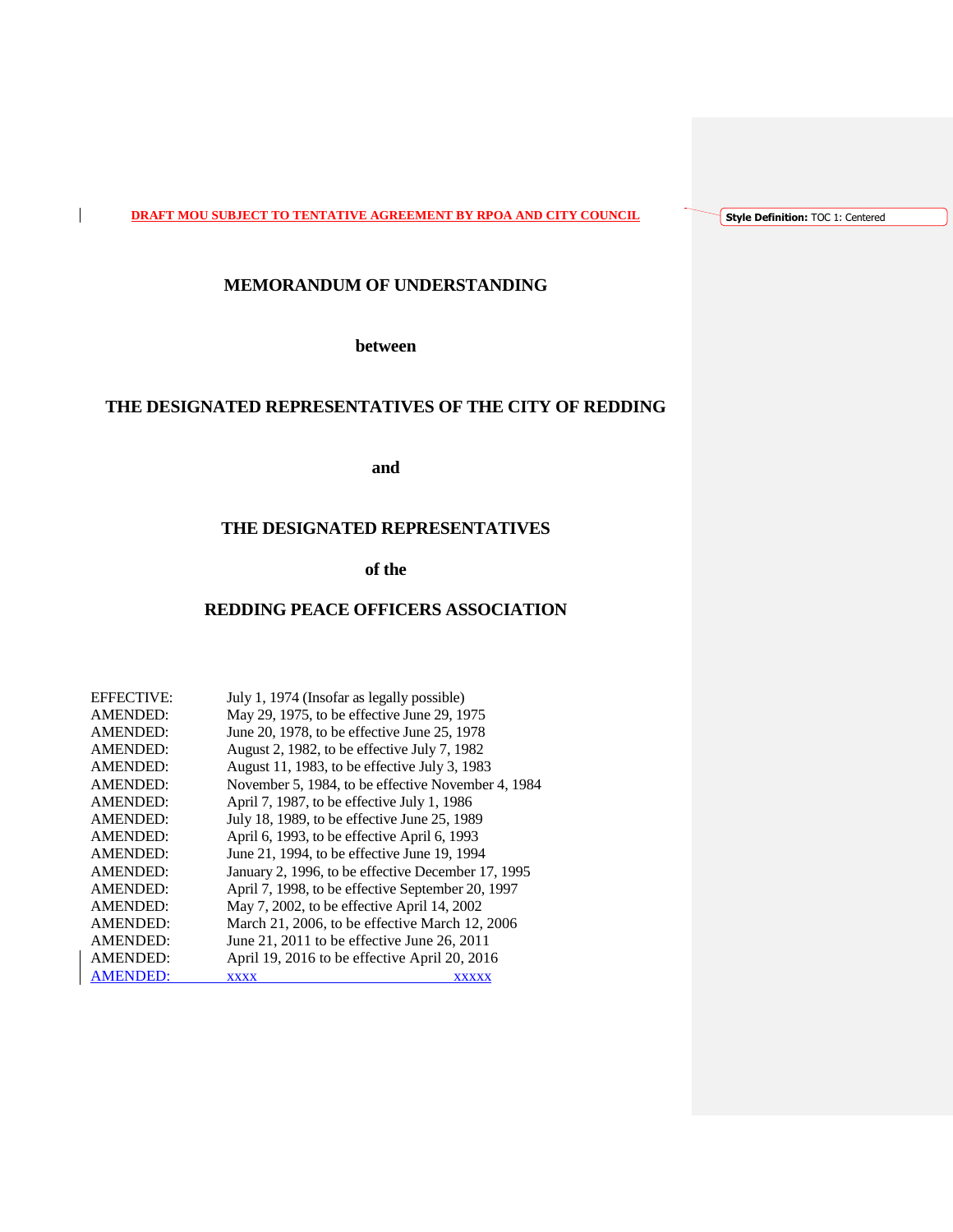## TABLE OF CONTENTS

| ARTICLE1    |                                                             |    |
|-------------|-------------------------------------------------------------|----|
| ARTICLE $2$ |                                                             |    |
| ARTICLE 3:  |                                                             |    |
| ARTICLE 4:  |                                                             |    |
| ARTICLE 5:  |                                                             |    |
| ARTICLE 6:  |                                                             |    |
| ARTICLE 7:  |                                                             |    |
| ARTICLE 8:  |                                                             |    |
|             |                                                             |    |
|             |                                                             |    |
|             |                                                             |    |
|             |                                                             |    |
|             |                                                             |    |
|             |                                                             |    |
|             |                                                             |    |
|             |                                                             |    |
|             |                                                             |    |
|             |                                                             |    |
|             |                                                             |    |
|             |                                                             |    |
|             |                                                             | 22 |
|             | ARTICLE 22: EMPLOYEE HEALTH AND WELFARE BENEFIT PROGRAM  25 |    |
|             |                                                             |    |
|             |                                                             | 29 |
|             |                                                             |    |

EXHIBIT "A" - SCHEDULE OF WAGE RATES

EXHIBIT "B" - JOB DEFINITIONS

EXHIBIT "C" - PERFORMANCE STANDARDS

EXHIBIT "D" - REIMBURSEMENT OF HIRING AND TRAINING EXPENSES

EXHIBIT "E" - SUBSTANCE ABUSE POLICY

EXHIBIT "F" - LIST OF EMPLOYEES WHO HAVE HISTORICALLY ESTABLISHED SENIORITY DATES

*NOTE: Amendments are shown by underlining the new language and striking out the deleted language.*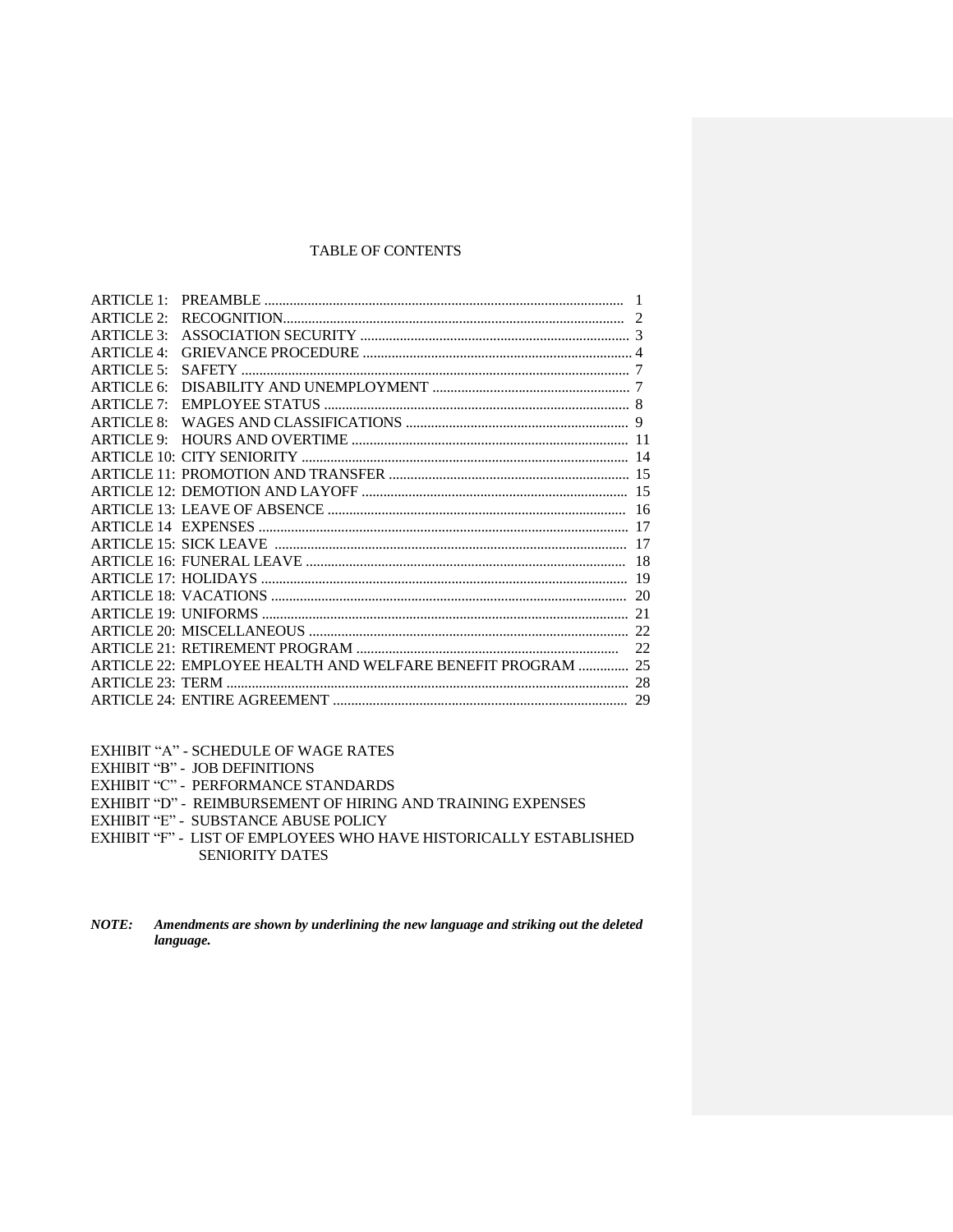## MEMORANDUM OF UNDERSTANDING

THIS MEMORANDUM OF UNDERSTANDING, made and entered into this 26th day of June, 1974, by and between the designated representatives of the CITY OF REDDING (a public agency as defined in Section 3501(c) of Chapter 10 of Division 4 of Title 1 of the Government Code of the State of California), hereinafter referred to as the City, and the designated representatives of the Redding Peace Officers Association (a recognized employee Association as defined in Section 3501(b) of Chapter 10 of Division 4 of Title 1 of the Government Code of the State of California), hereinafter referred to as Association;

## WITNESSETH:

WHEREAS, the parties hereto desire to facilitate the peaceful adjustment of differences that may from time to time arise between them, to promote harmony and efficiency to the end that the City, the Association and the general public may benefit therefrom, and to establish fair and equitable wages, hours and working conditions for certain hereinafter designated employees of the City;

NOW, THEREFORE, the parties hereto do agree as follows:

## ARTICLE 1: PREAMBLE

1.1 The parties acknowledge the provisions of Chapter 10 (Subsection 3500, et. seq.) of Division 4 of Title 1 of the Government Code of the State of California.

1.2 It is the policy of the City and the Association not to, and neither party will, interfere with, intimidate, restrain, coerce or discriminate against any employee because of race, color, sex, sexual orientation, citizenship status, marital status, ethnicity, age (for people 40 and older), religion, gender identity, gender expression, genetic information, national origin and ancestry, political affiliation, creed, military or veteran status, physical disability, mental disability, medical condition or any other characteristic protected by state or federal law race, creed, sex, color or national origin.

1.3 The City is engaged in rendering services to the public and the City and the Association recognize their mutual obligation for the continuous rendition and availability of such services.

1.4 The duties performed by employees of the City as part of their employment pertain to and are essential to the operation of a municipality and the welfare of the public dependent thereon. During the term of this Memorandum of Understanding, employees shall not partially or totally abstain from the performance of their duties for the City. The Association shall not call upon or authorize employees individually or collectively to engage in such activities and shall make a reasonable effort under the circumstances to dissuade employees from engaging in such activities. Those employees who do individually or collectively, partially or totally abstain from the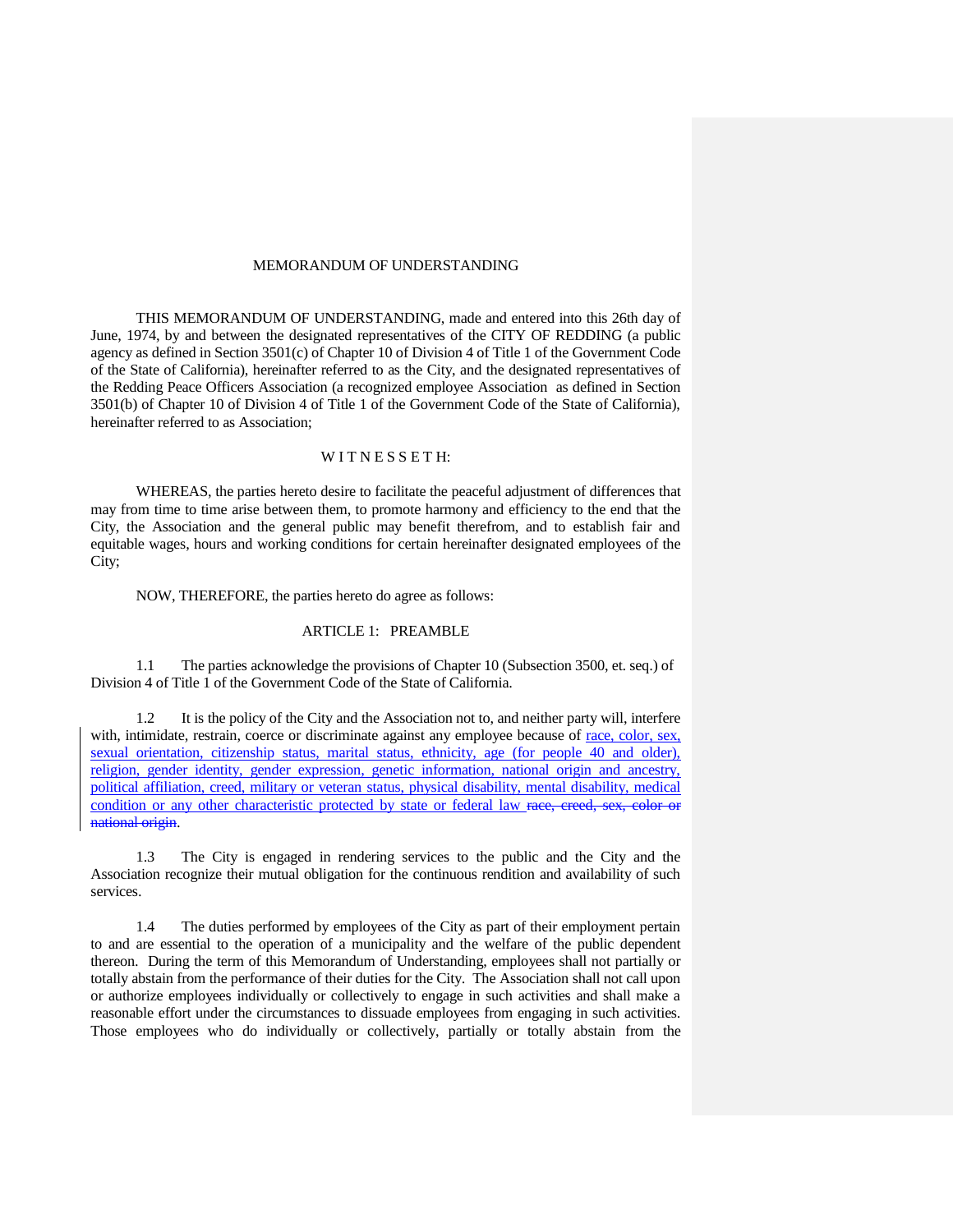performance of their duties for the City shall be subject to disciplinary action up to and including discharge from employment without recourse.

1.5 City employees shall perform loyal and efficient work and service and shall use their influence and best efforts to protect the properties of the City and its service to the public and shall cooperate in promoting and advancing the welfare of the City and in preserving the continuity of its service to the public at all times.

1.6 The City and the Association shall cooperate in promoting harmony and efficiency among City employees. The parties have met and conferred in good faith and have reached agreement on procedures set forth in this Memorandum of Understanding for resolution of disputes between the parties. The Association agrees that it will follow the procedures as set forth in this Memorandum of Understanding or the bargaining process required by the Meyers-Milias-Brown Act and will make every effort to persuade its members to also use the established procedures, rather than to use any other method or forum such as appeals directly to the news media or the City Council for resolution of problems or disputes arising out of this Memorandum of Understanding.

1.7 Notwithstanding anything to the contrary, the Redding Peace Officers Association recognizes and accepts the right of City of Redding management to manage the City. It is agreed by the parties to this Memorandum that management rights include, by way of illustration and not by way of limitation, the following: (a) the full and exclusive control of the management of the City; (b) the supervision of all operations, methods, processes and means of performing any and all work, the control of the property and the composition, assignment, direction and determination of the size of its working forces; (c) the right to determine the work to be done by employees; (d) the right to change or introduce new or improved operations, methods, means or facilities; and (e) the right to hire, schedule, promote, demote, transfer, release and lay off employees and the right to suspend, discipline and discharge employees and otherwise to maintain an orderly, effective and efficient operation. The parties acknowledge that the foregoing management rights are subject to any provisions of this Memorandum of Understanding which specifically modify or limit management's exercise of the foregoing rights, and except as these rights have been so modified herein, they shall not be subject to the grievance procedure.

1.8 The schedule and staffing plan for the Field Operations Unit provides for a four (4) day work week with ten (10) hour working days at regular time. It is recognized that management has the right to schedule employees and to determine the staffing plan; however, a specific exception shall apply exclusively to the reversion to a five (5) day work week with eight (8) hour working days in that this reversion shall be subject to the meet-and-confer process as provided for by the Meyers-Milias-Brown Act and this agreement.

#### ARTICLE 2: RECOGNITION

2.1 The City recognizes the Association as the "Majority Representative" of all employees of the City Police Department who hold a classification listed on Exhibit "A" of this Memorandum of Understanding. The provisions of this Memorandum of Understanding hereinafter set forth shall apply only to those employees of the City of Redding for whom the Redding Peace Officers Association is the established majority representative.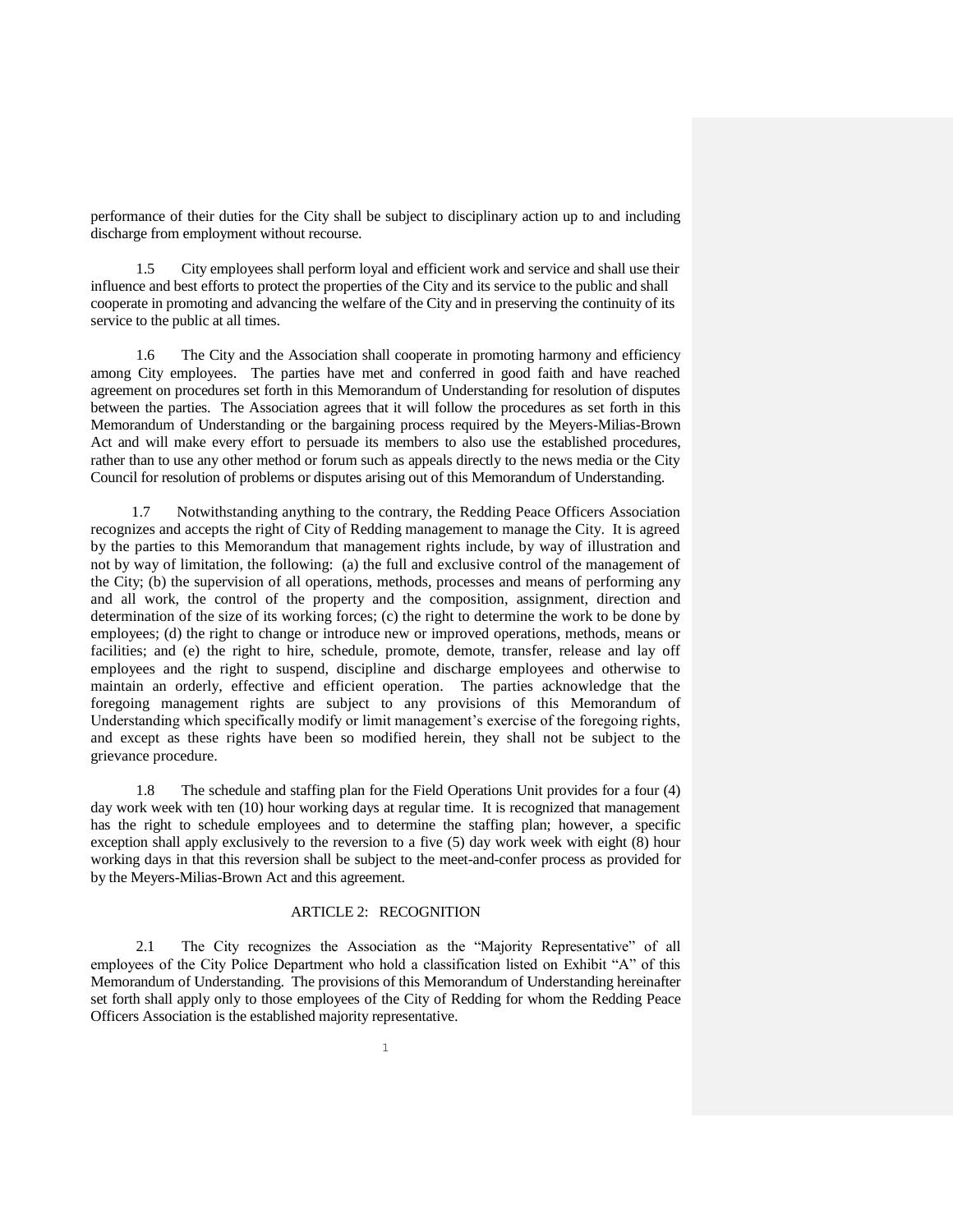2.2 Official representatives of the Association will be permitted access to City property to confer with City employees on matters of employer-employee relations, but such representatives shall not interfere with work in progress without agreement of Management.

2.3 The City will provide the Association adequate bulletin board space for the purpose of posting thereon matters relating to official Association business.

2.4 The City and the Association will not interfere with, intimidate, restrain, coerce or discriminate against any employee because of the employee's membership or non-membership in the Association or his activity on behalf of the Association.

2.5 Any employee, at the employee's request, shall be permitted representation by an Association representative on any grievance or disciplinary matter. In particular, the parties acknowledge the provisions of California Government Code Section 3300 et.seq. as it exists or may be subsequently amended by the California Legislature.

2.6 Joint Association-Management meetings shall be held as often as agreed upon by the Association and Management. The purpose of these meetings shall be to promote harmony and efficiency and to improve communications between employees and all levels of management. The meeting agenda shall be determined by those in attendance and there shall be no restrictions on the subject matter, provided the meetings shall not substitute for normal grievance procedures or for formal negotiations between the parties. Those in attendance shall consist of the Association's Negotiating Committee and the City's Police Chief, the City's Personnel Director and such other management personnel as determined by the Personnel Director. The meetings shall be summarized in written minutes. Except that the provisions of this section shall be observed, the meetings shall be self-organizing.

## ARTICLE 3: ASSOCIATION SECURITY

3.1(a) Every employee covered by this Memorandum of Understanding shall: (1) become a member of the Association and maintain the employee's membership in the Association in good standing in accordance with its Constitution and Bylaws; or (2) in the alternative, an employee shall tender, monthly, an agency fee in an amount set annually by the Association , or (3) qualify as a bona fide objector pursuant to Labor Code 3502.5 and make the requisite charitable contribution.

3.1(b) Any employee appointed to any classification out of the bargaining unit covered by this Memorandum of Understanding may withdraw from membership in the Association and the employee's obligation to pay an agency fee shall be suspended for the duration of such period as the individual is working for City in a job classification not covered by this Memorandum of Understanding.

3.2 The City shall deduct from their wages the regular membership dues of employees who are members of the Association or agency fees of other employees provided for in 3.1(a) not exempted by the provision of 3.1(b), and who individually and voluntarily authorize such deductions in writing in accordance with the provisions of Section 1157.3 of the Government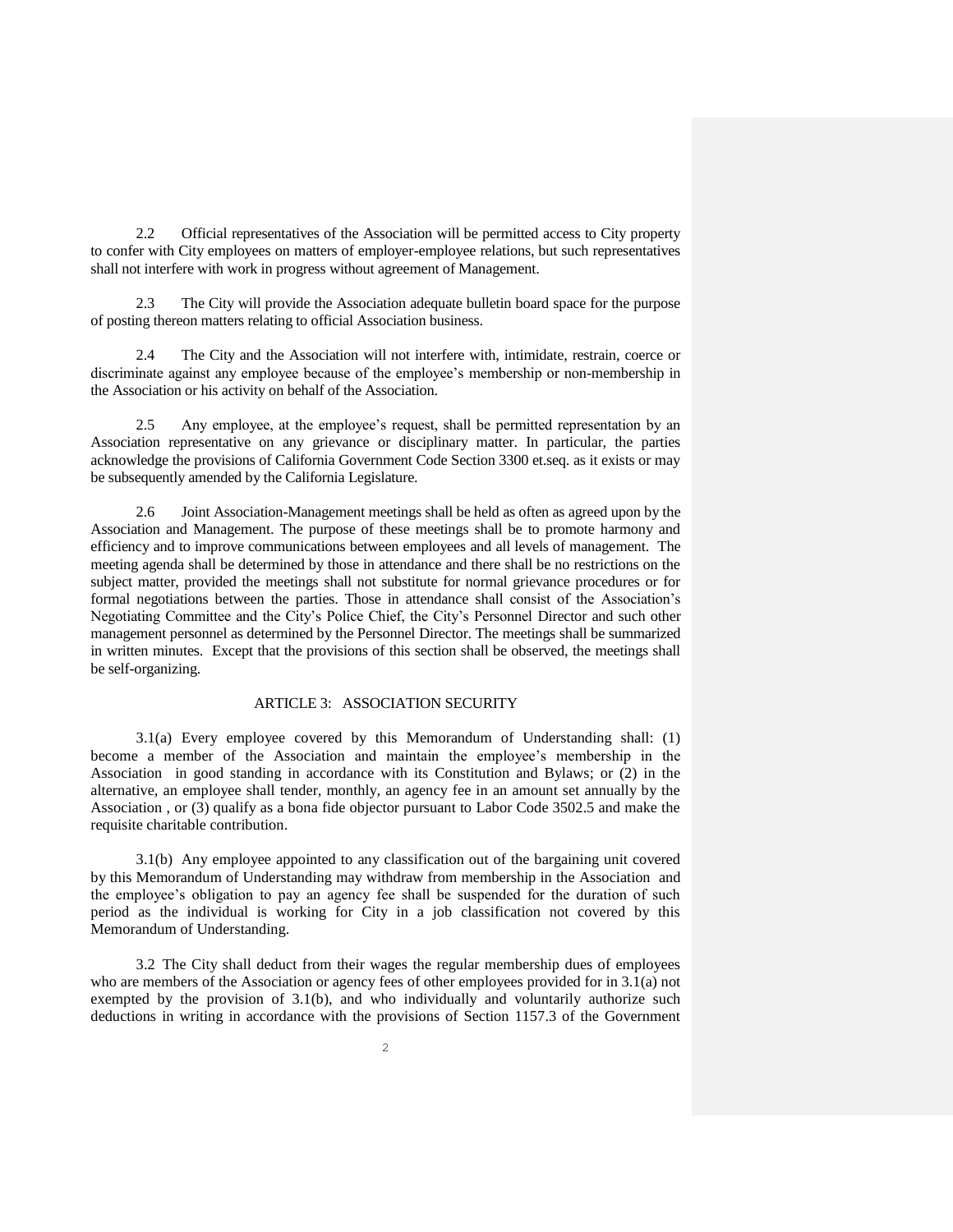Code of the State of California. In the absence of a voluntary deduction authorization, the City will deduct the agency fee from the members pay.

3.3 Deductions shall be made from each payroll period and a check for the total deductions shall be submitted to the Treasurer of the Association within five (5) working days of the date the dues or agency fees are withheld from the employee's check or by Electronic Fund Transfer to a bank designated by the Association. Deductions may include individual insurance and benefit programs.

3.4 The dues deduction authorization form shall be approved by both the City and the Association.

3.5 The City shall provide all new employees with the Association membership application forms, payroll deduction authorization forms, and a copy of this Memorandum of Understanding before the end of the first pay period. Such materials will be furnished to the City by the Association .

3.6 Indemnity and Refund - The Association shall file with the City an Indemnity Statement wherein the Association shall indemnify, defend and hold the City harmless against any claim made and against any suit initiated against the City on account of Association dues check off or premiums for benefits. In addition, the Association shall refund to the City any amounts paid to it in error upon presentation of supporting evidence.

## ARTICLE 4: GRIEVANCE PROCEDURE

4.1 Any grievances which may arise between the Association or any of its members and the City, with respect to the interpretation or application of any of the terms of this Memorandum of Understanding and with respect to such matters as the alleged discriminatory or arbitrary discharge, demotion or discipline of an individual employee, shall be determined by the provisions of this article, except that such matters as are included in the definition of impasse as set forth in Resolution No. 2002-170 2012-091 are not a grievance. Probationary employees shall not be entitled to invoke Article 4, Grievance Procedure, with regard to matters of discharge, or demotion. This shall not, however, prevent a probationary employee from exercising any other rights under this Memorandum of Understanding. Every employee designated by the City to hear the grievance of a subordinate shall have the authority to settle that grievance.

4.2 The initial step in the adjustment of a grievance shall be a discussion between the Association's President or Vice President, or any other person designated by the grievant, and the immediate Management Supervisor directly involved, Division Head or Department Head as applicable, who will answer within ten (10) work days. This step shall be started within thirty (30) work days of the date of the action complained of or the date the grievant became aware of the incident which is the basis for the grievance. This step may be taken during the working hours of the Association President or Vice President. The foregoing steps may be supplemented by written presentations as well as the oral discussions required above. The notice of the time, date and location of all meetings between the grievant's representatives and management representatives must be in writing.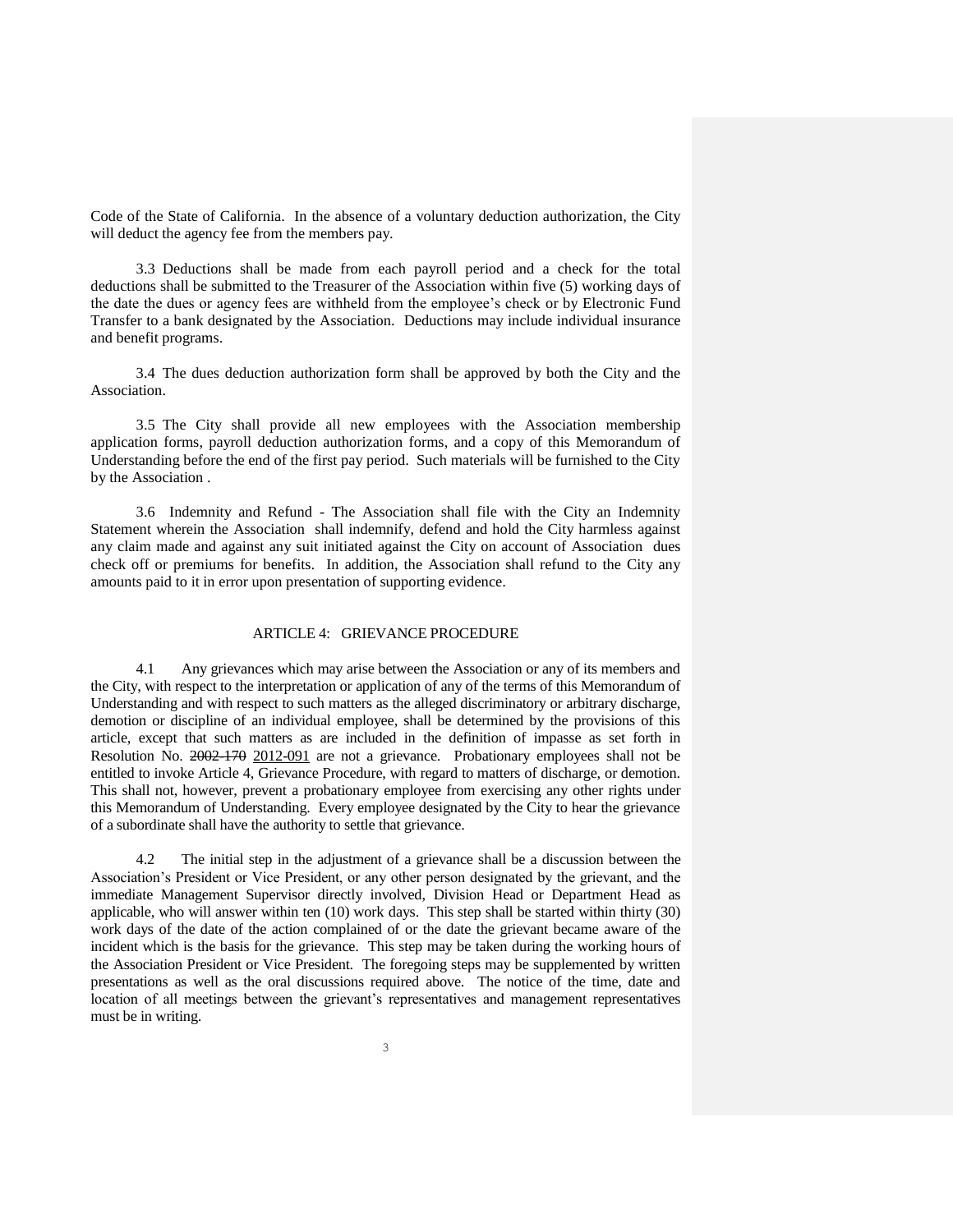4.3.1 For matters regarding MOU interpretation the following provisions will apply:

4.3.1(a) Step Two: If the initial step in resolving the grievance (step one) was at a lower administrative level than the Chief of Police, and the grievance was not resolved at Step One, the second step shall be a discussion between the Association's President or Vice President or representative designated as such by the grievant and the Chief of Police, who shall answer within ten (10) work days. This step shall be taken within ten (10) work days of receipt by the grievant of the answer in Step One.

4.3.1(b) Step Three: If a grievance is not resolved in the second step, the third step shall be the presentation of the grievance, in writing, by the Association President or Vice President or representative designated as such by the grievant to the Personnel Director, who shall answer, in writing, within ten (10) work days. The third step shall be taken within ten (10) work days of receipt by the grievant of the answer in Step Two.

4.3.1(c) Step Four: If a grievance is not resolved in the third step, the fourth step shall be the presentation of the grievance, in writing, by the Association President or Vice President or representative designated as such by the grievant to the City Manager or designee (Assistant City Manager or Deputy City Manager), who shall answer, in writing, within ten (10) work days. The fourth step shall be taken within ten (10) work days of receipt by the grievant of the answer in Step Three. If requested by the grievant, a meeting shall be held between the City Manager or designee and the grievant prior to a response.

4.3.2 For matters regarding non-Skelly disciplinary situations the following procedures will apply:

4.3.2(a) The initial step in resolving the grievance shall be a discussion between the Association's President or Vice President or representative designated as such by the grievant and the Chief of Police, who shall answer within ten (10) work days.

4.3.2(b) Step Two: If a grievance is not resolved in the initial step, the second step shall be the presentation of the grievance in writing by the Association President or Vice President or representative designated as such by the grievant to the Personnel Director, who shall answer in writing within ten (10) work days. The second step shall be taken within ten (10) work days of the date of the answer in the initial step.

4.3.2(c) Step Three: If a grievance is not resolved in the second step, the third step shall be the presentation of the grievance in writing by the Association President or Vice President or representative designated as such by the grievant to the City Manager or designee (Assistant City Manager or Deputy City Manager), who shall answer in writing within ten (10) work days. The third step shall be taken within ten (10) work days of the date of the answer in the second step.

4.3.2(d) Step Four: If a grievance is not resolved in the third step, the fourth step shall be referral to arbitration. The fourth step shall be taken within twenty (20) work days of the date of the answer in step three.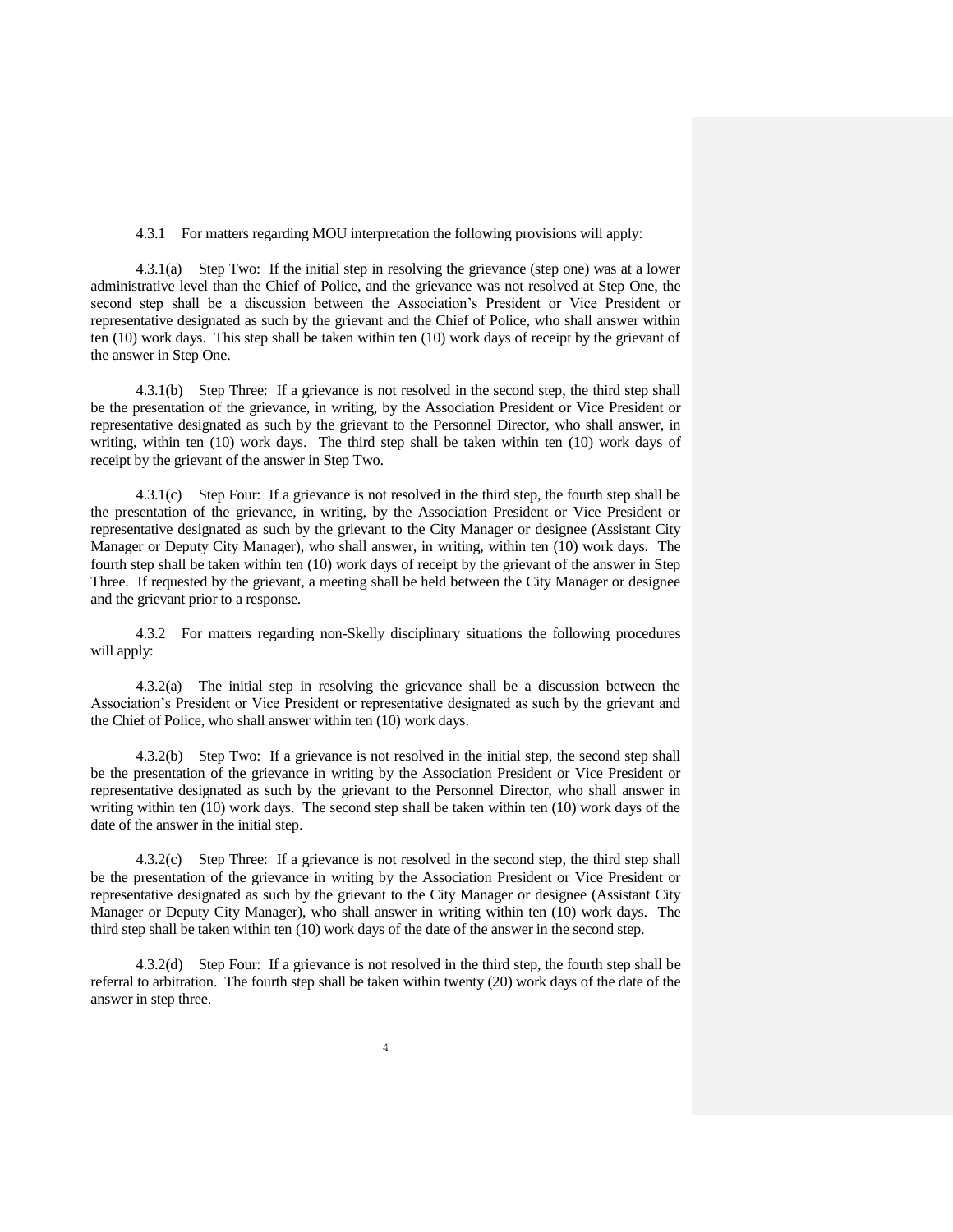4.3.3 Grievances that appeal a disciplinary action wherein a pre-disciplinary hearing (Skelly) has been afforded the employee with the City Manager, shall be filed initially at arbitration.

4.4(a) Step Four: If a grievance is not resolved in the third step, the fourth step shall be referral by either the City or the Association to arbitration. The fourth step shall be taken within twenty (20) work days of the date of the answer in Step Three.

4.4(b) Within five (5) working days of the City's receipt of a request by the Association to submit a grievance to arbitration the City will solicit a list of not more than ten (10) arbitrators from the State of California Conciliation and Mediation Service. A copy of such list shall be forwarded to the Association's mailing address upon receipt by the City. The parties agree to act expeditiously in the selection of an arbitrator. If the Association and the City fail to reach mutual agreement on the selection of an arbitrator, each party shall, at a meeting of its representatives, alternately strike a name from the list of arbitrators provided by the SCCMS. The first party to strike a name shall be determined by lot. The costs of arbitration shall be borne equally by the City and the Association. The City and the Association shall pay the compensation and expenses for their respective witnesses. At the Association's request, the City shall release employees from duty to participate in arbitration proceedings.

4.4(c) The arbitrator shall hold such hearings and shall consider such evidence as to the arbitrator appears necessary and proper. The first hearing shall be held as soon as is practicable for all parties involved. The decision of the arbitrator shall be final and binding on the City and the Association and the aggrieved employee, if any, provided that such decision does not in any way add to, disregard or modify any of the provisions of this Memorandum of Understanding.

4.5 Failure by either party to meet any of the aforementioned time limits as set forth in Subsection 4.2, 4.3.1(a), 4.3.1(b), 4.3.1(c) 4.3.2(a), 4.3.2(b), 4.3.2(c), 4.3.2 (d), 4.4(a) or 4.4(c) will result in forfeiture by the failing party; except however, that the aforementioned time limits may be extended by mutual written agreement. Grievances settled by forfeiture shall not bind either party to an interpretation of this Memorandum of Understanding, nor shall such settlements be cited by either party as evidence in the settlement of subsequent grievances.

4.6 Notwithstanding the aforementioned procedure, any individual employee shall have the right to present grievances to the City and to have such grievances adjusted without the intervention of the Association, provided that the adjustment shall not be inconsistent with this Memorandum of Understanding, and further provided that the Association's President shall be given an opportunity to be present at such adjustment.

4.7 Whenever the term work day or working day is used in this article, it shall mean any day that City Hall is open to the public.

#### ARTICLE 5: SAFETY

5.1 The City Council desires to maintain a safe place of employment for City employees and to that end City management shall make all reasonable provisions necessary for the safety of employees in the performance of their work.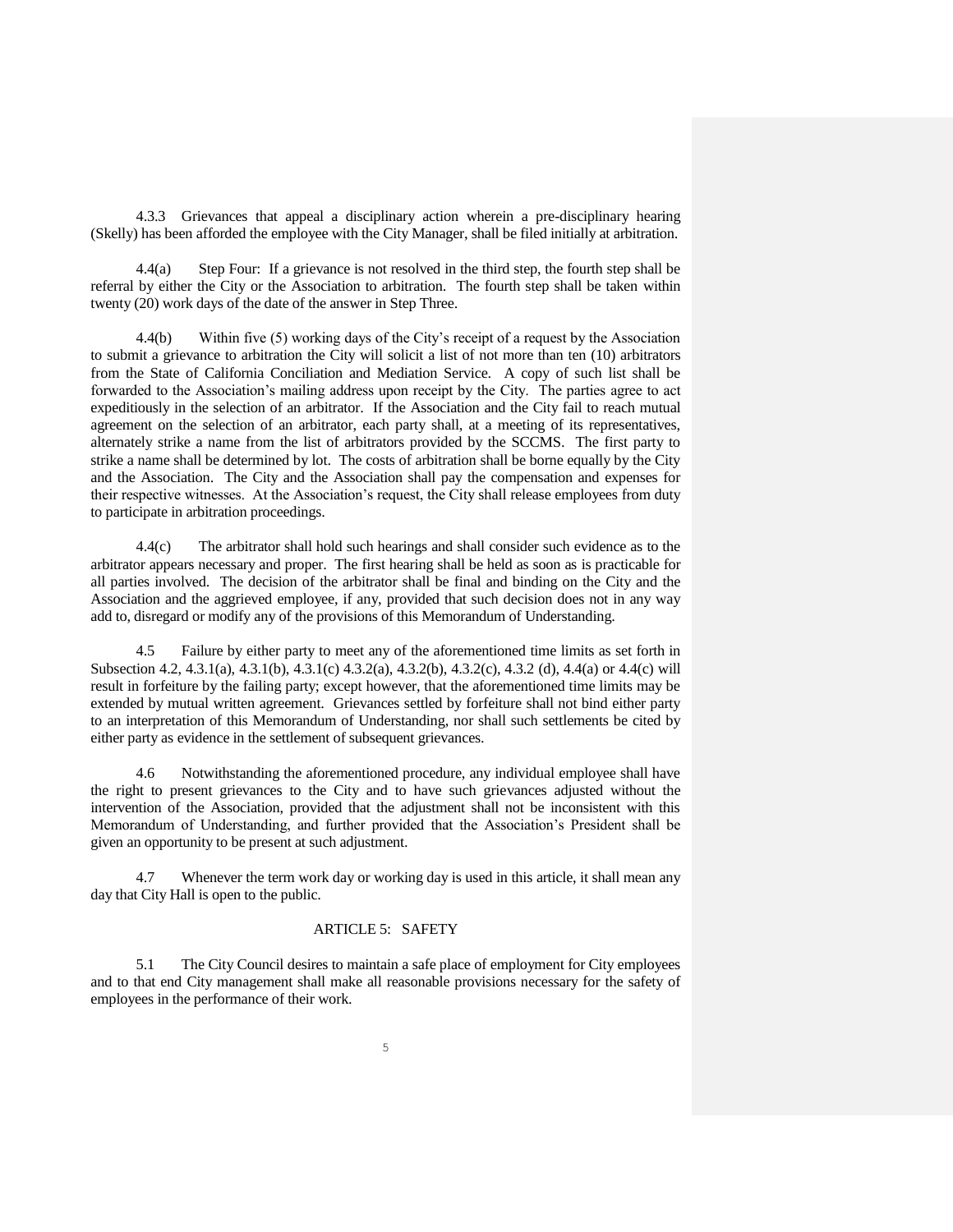5.2 Regular meetings will be held on all jobs to plan the job and emphasize safety in its performance.

5.3 Regular safety meetings will be held once every two (2) months for the purpose of reviewing accidents and preventing their recurrence, eliminating hazardous conditions and familiarizing employees with safe work procedures and applicable State Safety Orders and for training in first aid. The Association may request no more than six (6) safety meetings in a calendar year to discuss unsafe working conditions. The City shall accommodate such requests.

#### ARTICLE 6: DISABILITY AND UNEMPLOYMENT

6.1 An employee who is absent by reason of industrial disability may be returned to work by the City and given temporary light duties within the employee's ability to perform, with the consent of the employee's physician. The duration of any such period of temporary work shall be determined by the City. Such employee shall be compensated at the then current rate of pay of the employee's regular classification while engaged in such temporary duties. The City may require an employee requesting to return to work after an absence caused by disability or illness to submit to a medical examination by a physician or physicians approved by the City for the purpose of determining that such employee is physically and mentally fit and able to perform the duties of the employee's position without hazard to the employee, to the employee's fellow employees or to the employee's own permanent health.

6.2 Vacation and sick leave shall be accrued and group health and welfare insurance coverage shall be maintained while a Regular employee is absent from work as a result of a job related disability and receiving Workers' Compensation temporary disability compensation as set forth in Section 4850 of the Labor Code of the State of California for the period of such disability, but not exceeding one (1) year. Employees who are not entitled to the benefits as set forth in Section 4850 of the Labor Code of the State of California, but who are receiving Workers' Compensation temporary disability benefits, may, nevertheless, at their option, maintain their group health and welfare insurance coverage during the period in which they are receiving temporary disability compensation for up to a maximum of a cumulative total of five (5) years, which includes one (1) year of 4850 paid time, providing the employee pays his or her share of the monthly premium to the City of Redding on or before the first day of the month for which the premium is intended. Holidays which occur during the period for which any employee is receiving temporary disability compensation shall not be recognized by such employee for compensation purposes.

## ARTICLE 7: EMPLOYEE STATUS

7.1 Employees will be designated as Regular or full time temporary depending upon the purpose for which they are hired and their length of continuous service with the City.

7.2 (a) A Regular employee (Status 3) is an employee hired for a full time position that has been regularly established as an authorized position and is of indeterminate duration. A Regular employee shall receive not less than the minimum rate for the job and shall be eligible for sick leave pay, vacation pay, holiday pay, retirement plan participation, health and welfare insurance coverage and items of a similar nature as the employee becomes eligible. Employees shall serve a probationary period upon initial appointment as follows: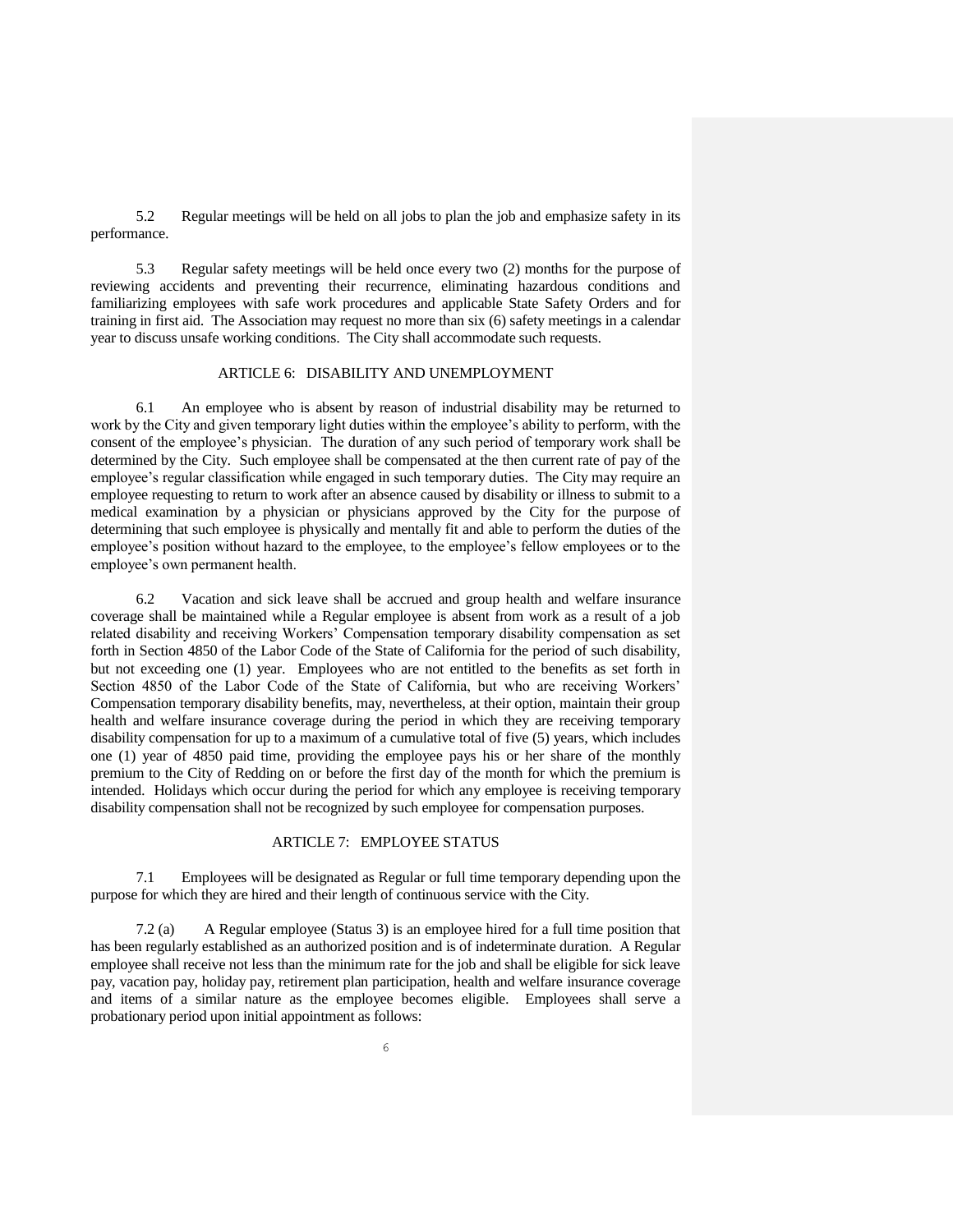| Lateral Police Officer     | One Year (12 months)                                                                                                              |
|----------------------------|-----------------------------------------------------------------------------------------------------------------------------------|
| Entry Level Police Officer | One and one-half years (18 months)                                                                                                |
| Police Recruit             | While attending Police Academy training. Upon successful completion of                                                            |
|                            | Police Academy training, a Police Recruit will be reclassified to Police                                                          |
|                            | Officer and the employee will, at that time, begin to serve the designated<br>probationary period for Entry Level Police Officer. |
|                            |                                                                                                                                   |

An employee's probationary period shall be extended by the duration of any paid or unpaid absence of two (2) or more consecutive pay periods.

7.2 (b) A probationary period may also be extended at the discretion of City management for a period not to exceed six (6) months for the purpose of enabling a more extensive review and evaluation of a probationary employee prior to the employee attaining permanent status. A probationary employee shall be notified in writing of such an extension not less than ten (10) working days prior to the expiration of the probationary period.

7.2 (c) A Regular City employee who transfers to the Police Department as a sworn officer will begin a new probationary period as outlined in this section. However, for the purposes of seniority within the Police Department, seniority will start at the time of appointment. All other benefits shall be calculated based upon total City time, with the exception of the selection of watch, days off and vacation scheduling or as otherwise outlined in this Agreement.

7.2 (d) Employees serving their initial probationary period shall not be eligible for leave of absence, funeral leave for non-immediate family members, educational incentive pay, or items of a similar nature.

7.3 A full time temporary (Status 7) employee is defined as an employee hired for occasional or seasonal work for a period not to exceed six (6) months or one thousand (1,000) hours per fiscal year, whichever comes first. A full time temporary employee shall receive not less than the minimum rate for the job but shall not be eligible for sick leave pay, holiday pay, vacation pay, health and welfare insurance coverage, retirement plan participation or items of a similar nature, nor shall he accrue seniority or promotion and transfer rights or leave of absence rights. If a full time temporary employee is reclassified to Regular status, the employee shall serve a new probationary period as outlined in Article 7.2(a), and shall be credited with all continuous service in determining eligibility for such benefits as may accrue to the employee in his or her new status.

7.4 All promotional appointments to the classifications of Police Corporal will be probationary for one full year. If the probationary period is not successfully completed, the person shall return to the classification from which they were promoted; provided however that such return rights do not apply to an employee who was discharged for cause while serving a probationary period. In such case such employee shall have the right to appeal the discharge through the grievance procedure (Article 4).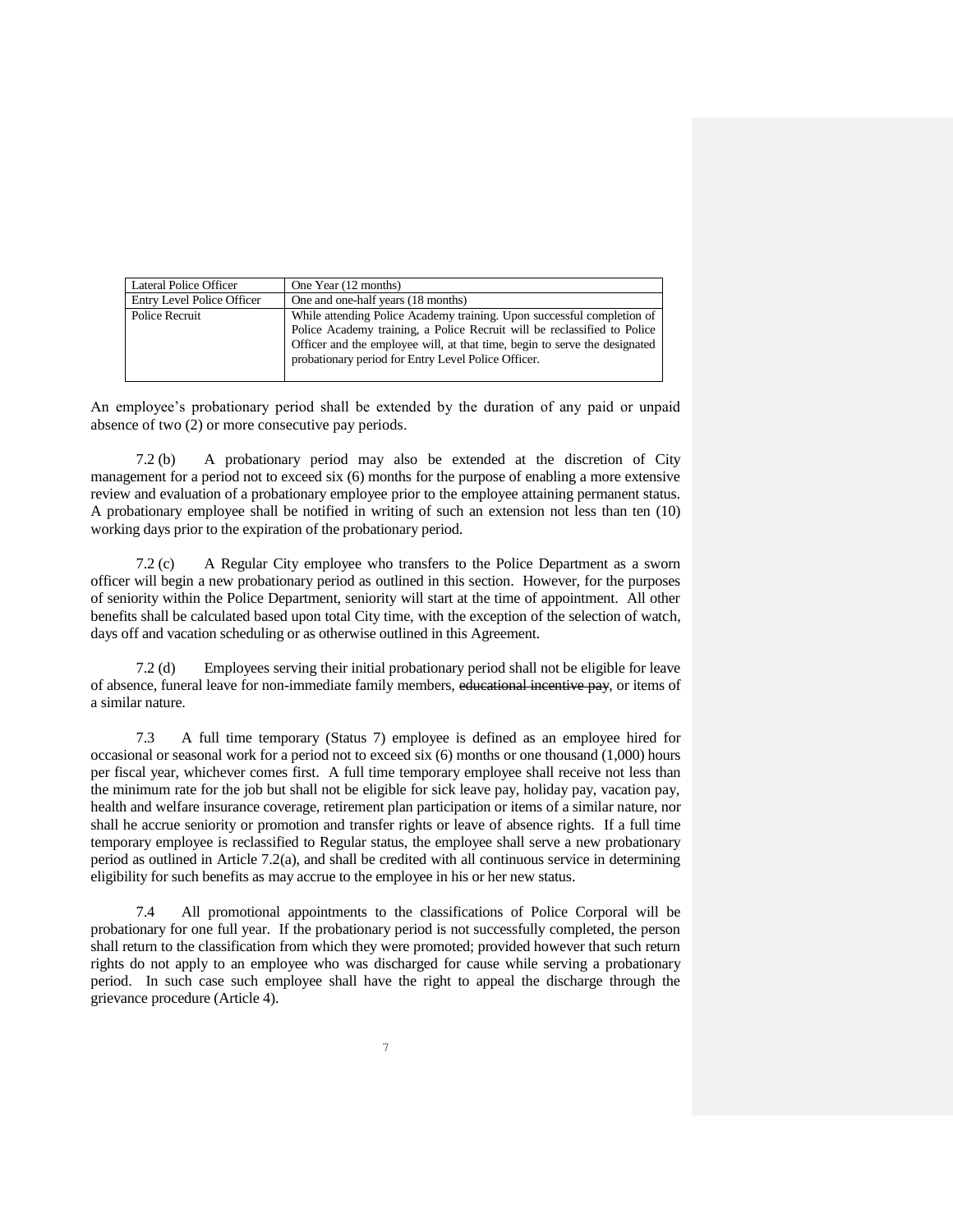7.5 An employee returning to City service in a position in this unit, who had attained at least step four of the salary range prior to the period of separation, may be placed at a higher step in the salary range at the discretion of the Chief of Police.

## ARTICLE 8: WAGES AND CLASSIFICATIONS

8.1(a) Employees shall be paid the wage established for their classification. Upon initial appointment to a classification, an employee shall normally be paid the lowest wage rate for that classification. An employee may, however, be paid a wage rate above the lowest wage rate if circumstances justify it. Step increases will be granted as follows: After twenty-six (26) full pay periods of employment at Salary Step 1 and with an overall satisfactory or above performance rating, an employee will be advanced to Salary Step 2. After twenty-six (26) full pay periods of employment at each subsequent salary step with an overall satisfactory or above work performance, an employee will be advanced to the next higher step. The effective date of promotion to a new classification or advancement to a higher wage step shall be the first day of the pay period following qualification for the promotion or advancement to a higher wage step.

8.1(b) Should a Police Officer wish to appeal a denial of a step increase, the officer may do so by submitting an appeal (1) to the Chief of Police, and if not resolved, (2) to an advisory committee comprised of two (2) representatives designated by the Association and one (1) representative designated by Police management. The committee will consider the appeal and make an advisory recommendation to the City Manager whose decision will be final. Such appeal must be made within thirty (30) days of the date of denial of the merit increase.

8.2 \_\_\_Wages shall be paid at bi-weekly intervals on Thursdays for a pay period ending no earlier than the preceding Saturday. If a payday falls on a holiday, payment shall be made on the preceding workday. All employees hired after March 12, 2006, must make arrangements to have their pay deposited to a bank account via electronic transfer.

8.3(a) When an employee is temporarily assigned to work in a classification higher than the employee's regular classification, the employee shall be paid at the rate established for the higher classification, with a minimum of four (4) hours and time computed to the next full hour. except when the work is performed outside of the regular work hours and the duration is less than four (4) hours. When an employee is temporarily assigned to work in a higher classification which has a wage range overlapping the wage range of the employee's regular classification, the employee shall be paid at the wage rate of the classification to which the employee is temporarily assigned, which is next higher to the employee's present wage rate, but not more than the top wage rate of the temporary classification.

8.3(b) When assigned by the Department a A Police Corporal shall be granted a 5% upgrade when performing higher duties due to replace an absent an extended absence of a Police Sergeant and when performing a substantial majority of such the Sergeant's duties for a full work day.

8.4 When an employee is temporarily assigned to work in a classification lower than the employee's regular classification, the rate of pay will not be reduced.

**Formatted:** Tab stops: 1.19", Left + Not at 1.5"

**Formatted:** Tab stops: 1.19", Left + Not at 1.5"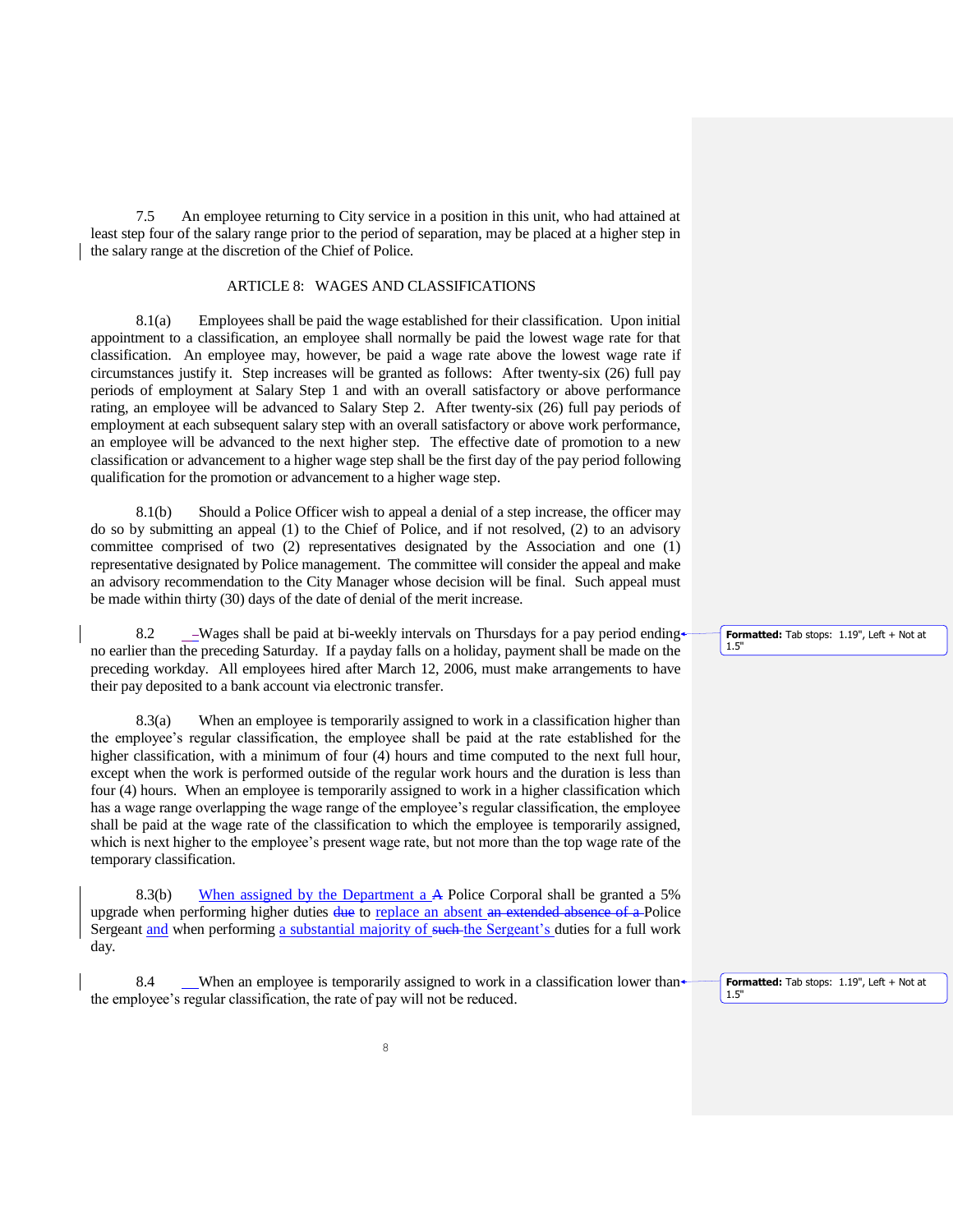8.5 For purposes of wage rate progression in a temporary classification, the time worked by an employee in other than the employee's regular classification shall also temporary classification.

8.65 Attached hereto and made a part hereof is Exhibits "A" entitled "Schedule of Wage Rates."

8.76 Attached hereto and made a part hereof is Exhibit "B" entitled "Job Definitions."

8.78(a) Shift differential shall be paid to employees, including those employees assigned to Police Investigations, for regular hours worked and court duty when at least 50% of the employee's regularly assigned hours fall within the following shifts:

| <b>WATCH</b>   | <b>HOURS</b>          | <b>PAY</b><br><b>PERCENTAGE</b> |
|----------------|-----------------------|---------------------------------|
| I (Graveyard)  | 2030 hours-0630 hours | 5%                              |
| $II$ (Days)    | 0600 hours-1600 hours |                                 |
| IIIA (Swing)   | 1400 hours-2400 hours | 3.5%                            |
|                | 1600 hours-0200 hours | 3.5%                            |
| $IIIB$ (Swing) | 1700 hours-0300 hours | 5%                              |
|                | 1800 hours-0400 hours | 5%                              |

8.87(b) POST and educational incentives shall be paid to those employees who qualify as follows:

| <b>PAY</b><br><b>REQUIREMENTS</b> |                                                                                                                  |  |
|-----------------------------------|------------------------------------------------------------------------------------------------------------------|--|
| 2.5% Plus \$130 $*$               | Associate of Arts or Science degree, or sixty (60) semester units, or a POST<br>Intermediate Certificate.        |  |
| 5.0% Plus \$130*                  | Bachelor of Arts or Science degree, or one hundred twenty (120) semester<br>units or a POST Advance Certificate. |  |

 $*$  The annual additional educational incentive shall be \$130 to be paid in equally divided installments with the City's regular bi-weekly payroll processing. The additional education incentive will be added to either the two and one half percent  $(2 \frac{1}{2}\%)$  or the five percent (5%) educational incentive; but not both.

8.9 8.8 Bilingual pay shall be paid to qualified employees who have been designated by the Chief of Police, or designee, to utilize bilingual skills (including sign language) as follows:

| PAY     | <b>REQUIREMENTS</b> |
|---------|---------------------|
| 2.5%    | Proficient          |
| $5.0\%$ | Fluent              |

The Redding Police Department will designate the languages recognized as eligible for the incentive pay and will develop revised testing processes. The Chief of Police will determine the number of employees at the "fluent" level.

**Formatted:** Indent: First line: 0.5", No bullets or numbering, Tab stops: Not at 0.5"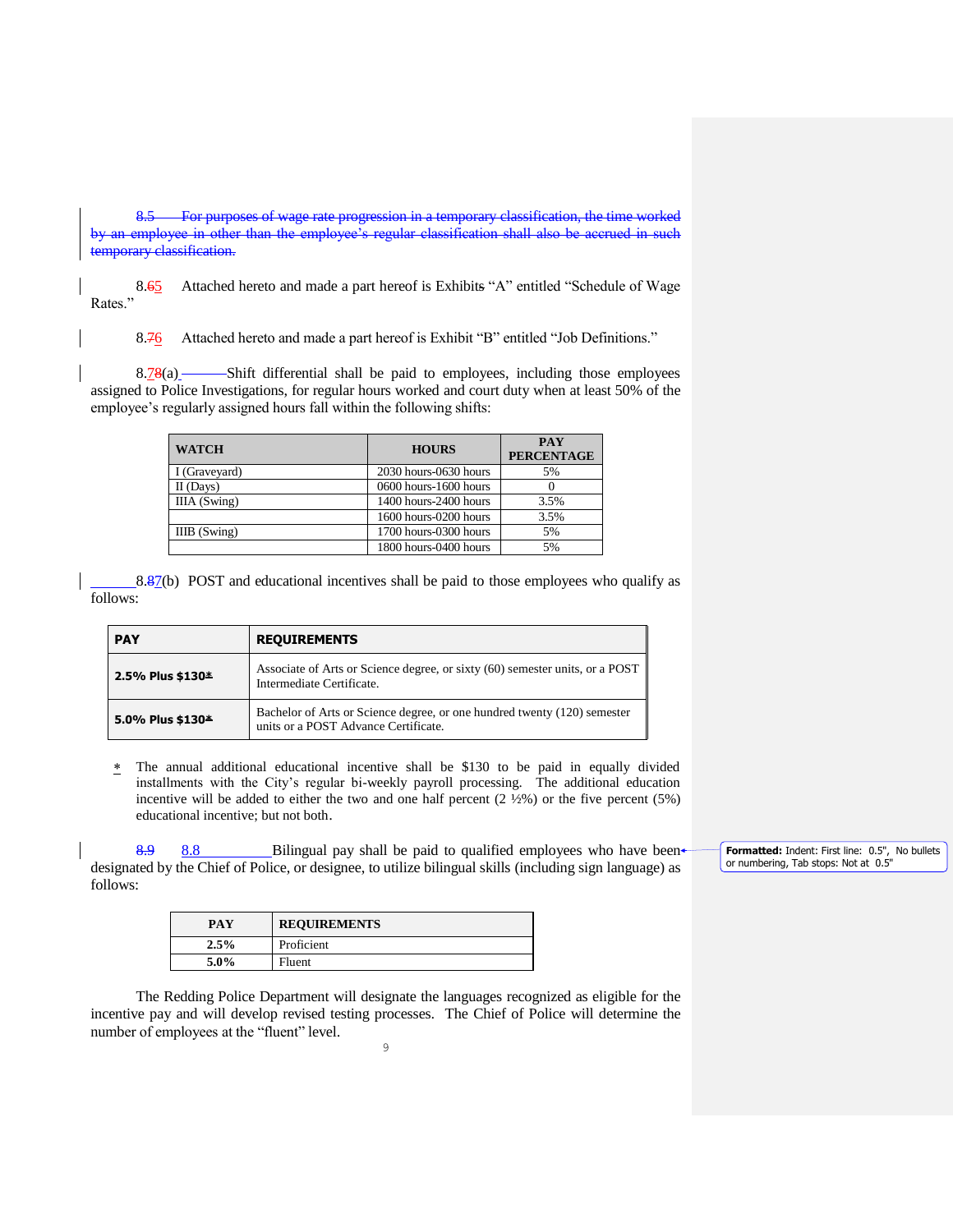8.910 Temporary upgrade pay in the amount of five percent (5%) over base pay shall be paid to those employees assigned by the Chief of Police, via a Personnel Order, for the time spent actually performing designated specialty assignment functions. Examples of these assignments include the following: crowd control, defensive tactics, bomb disposal, field evidence, field training officer, hostage negotiator, honor guard, range master, SWAT, armorer, certified department instructor, i.e., first aid, force options, TASER, etc. Assignments not mentioned above shall require the advance approval of the Personnel Director.

#### ARTICLE 9: HOURS AND OVERTIME

9.1 All Regular employees will receive full time employment for each workweek employed, provided they report for duty and are capable of performing their work. This is not to be interpreted that the City does not retain the right to lay off or release employees on account of lack of work or other valid reason at the end of the work week.

9.2 Each employee shall report for work at the employee's regularly established headquarters and shall return thereto at the conclusion of the day's work and the time spent in traveling between such headquarters and the job site shall be considered as time worked.

9.3(a) A work week is defined to consist of seven (7) consecutive calendar days, Sunday through Saturday, and a basic work week is defined to consist of five (5) consecutive workdays of eight (8) hours each, or four (4) consecutive workdays of ten (10) hours each. The basic work week may begin on any day of the week or at any hour of the day during the workweek. Employees will be assigned work schedules consistent with department needs.

9.3(b) Police Officers assigned to Field Operations shall select watch and days off by seniority with the Department. Effective March 12, 2006, seniority, for the purpose of this Article, will be defined as time in classification. Police Officers (including former Police Recruits) hired prior to March 12, 2006, having had their seniority ranking historically established by the Department, shall not be affected by this change. A list of the names of these employees, including the employee's established seniority date, is provided in Exhibit "F". Police Corporals shall also select watch and days off by time in classification. Shift rotation will be scheduled every four (4) months beginning the first day of the pay period closest to January 1, May 1, and September 1. An officer will not be permitted to remain on a given shift in excess of sixteen (16) consecutive months. Police Officers may be assigned to days off and a watch based on Departmental needs and/or administrative adjustments. As much notice as is practical will be provided when making assignments based upon Departmental needs and/or administrative adjustments. Any administrative adjustment in assignment made after completion of a watch sign up shall not give an employee the right to bump for another watch, a change in days off, or vacation.

- (1) Selection of a watch and days off, by Specialists, shall be conducted in the following manner:
	- a) K-9 Specialists shall select a watch and days off from those slots which have been scheduled by the Department based on consecutive seniority as a K-9 Specialist. No more than one K-9 Specialist shall be on the same watch unless authorized by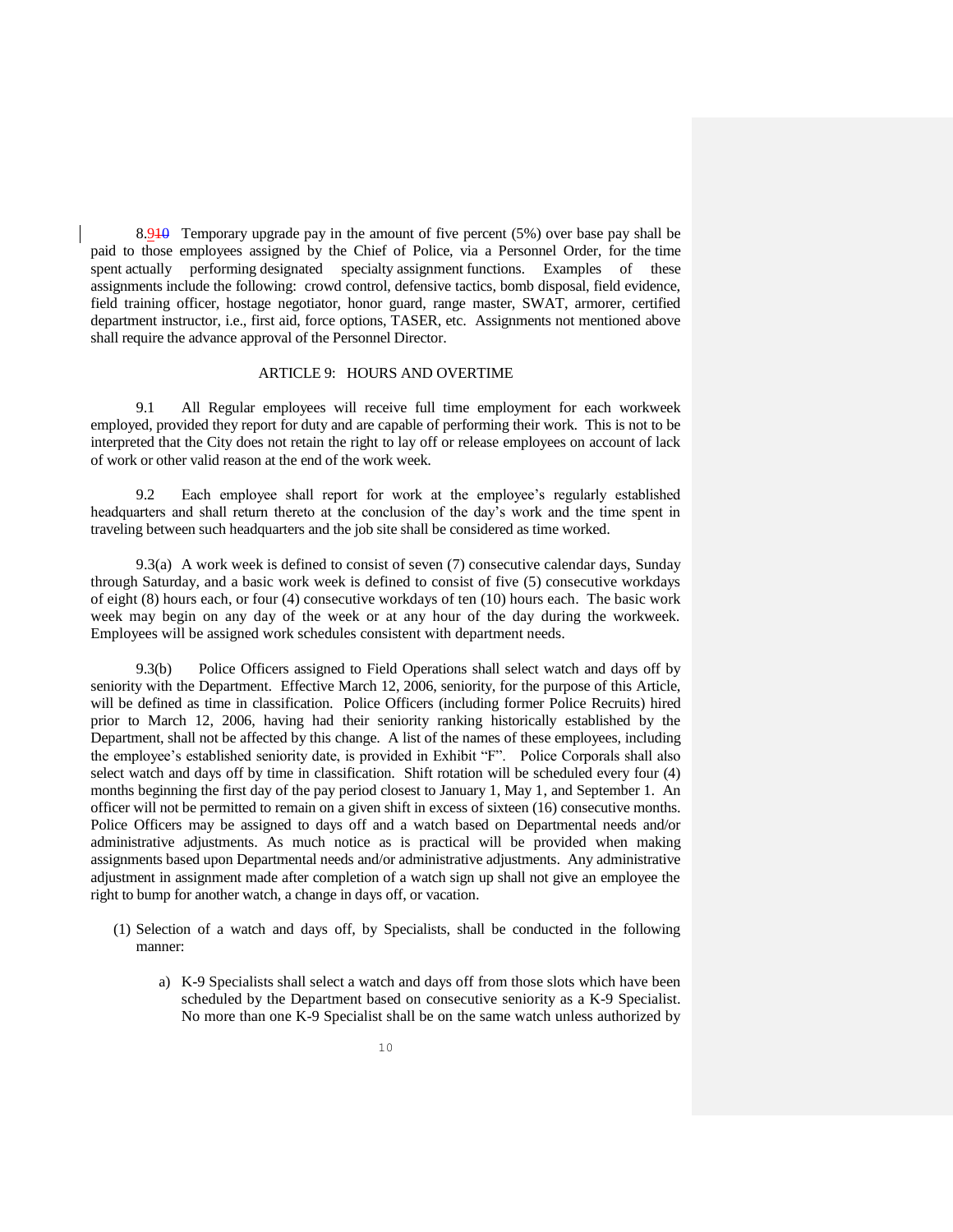the Chief of Police. K-9 Specialists may be assigned to a specific watch and days off based on Department needs, administrative adjustments, or at the discretion of the Chief of Police, regardless of the reason.

- b) Traffic Specialists shall select a watch and days off from those slots which have been scheduled by the Department. Selection shall be based on consecutive seniority as a Traffic Specialist. Traffic Specialists shall rotate between Watch II and Watch III as often as is practical.
- c) DUI Specialists shall remain on special assigned watches.
- d) Other Specialists shall be assigned as determined by the needs of the Department.
- 9.4 Overtime is defined as:

| A            | Time worked in excess of forty (40) hours in a workweek.                                             |  |  |  |
|--------------|------------------------------------------------------------------------------------------------------|--|--|--|
| B            | Time worked in excess of eight $(8)$ , nine $(9)$ , or ten $(10)$ hours as applicable on a scheduled |  |  |  |
|              | workday (the ten hour workday shall apply only to the part of the work force assigned to a four      |  |  |  |
|              | day, ten hour work week), except when an employee has supervisor approval to work a flexible         |  |  |  |
|              | schedule pursuant to Article 9.9.                                                                    |  |  |  |
|              | Time worked on a non-workday.                                                                        |  |  |  |
| D            | Time worked outside of regular hours on a workday.                                                   |  |  |  |
| $\mathbf{F}$ | Time worked on a holiday.                                                                            |  |  |  |

Overtime shall be computed to the nearest one-quarter  $(1/4)$  hour. Time worked as defined in  $(A)$  or (C) above as a result of a shift change shall not be regarded as overtime for compensation purposes.

9.5(a) Overtime compensation shall be paid at a rate equivalent to one and one-half (1½) times the regular rate of pay or, at the employee's option, the employee may elect to receive compensatory time off (CTO) with pay at the rate of one and one-half  $(1 \frac{1}{2})$  hours off for each overtime hour worked.

9.5(b) Employees who request CTO with seventy-two (72) hours advance notice will have their request approved as long as staffing does not drop more than one (1) below established minimum staffing levels. For CTO requests that would cause staffing to drop more than one (1) below minimum staffing, it shall be the employee's responsibility to arrange for the employee's coverage. Requests for CTO without seventy-two (72) hours advance notice shall be considered for approval, taking into consideration operational needs, and the Supervisor shall have the discretion to approve or deny such request. A manpower shortage occurring after a request has been approved shall not cause an approval to be rescinded. Requests for CTO will be granted on a first-come, firstserved basis and shall consist of no more than forty (40) consecutive hours per request.

9.5(c) Other forms of time off, such as injury, illness or vacation, which cause the shift to be at or below minimum staffing levels, shall not be a consideration when granting CTO. At least one officer will be allowed to take CTO when staffing is below shift minimum.

9.5(d) The maximum CTO available for any employee at any time shall be limited to the maximum allowable CTO accumulation pursuant to the Federal Fair Labor Standards Act. In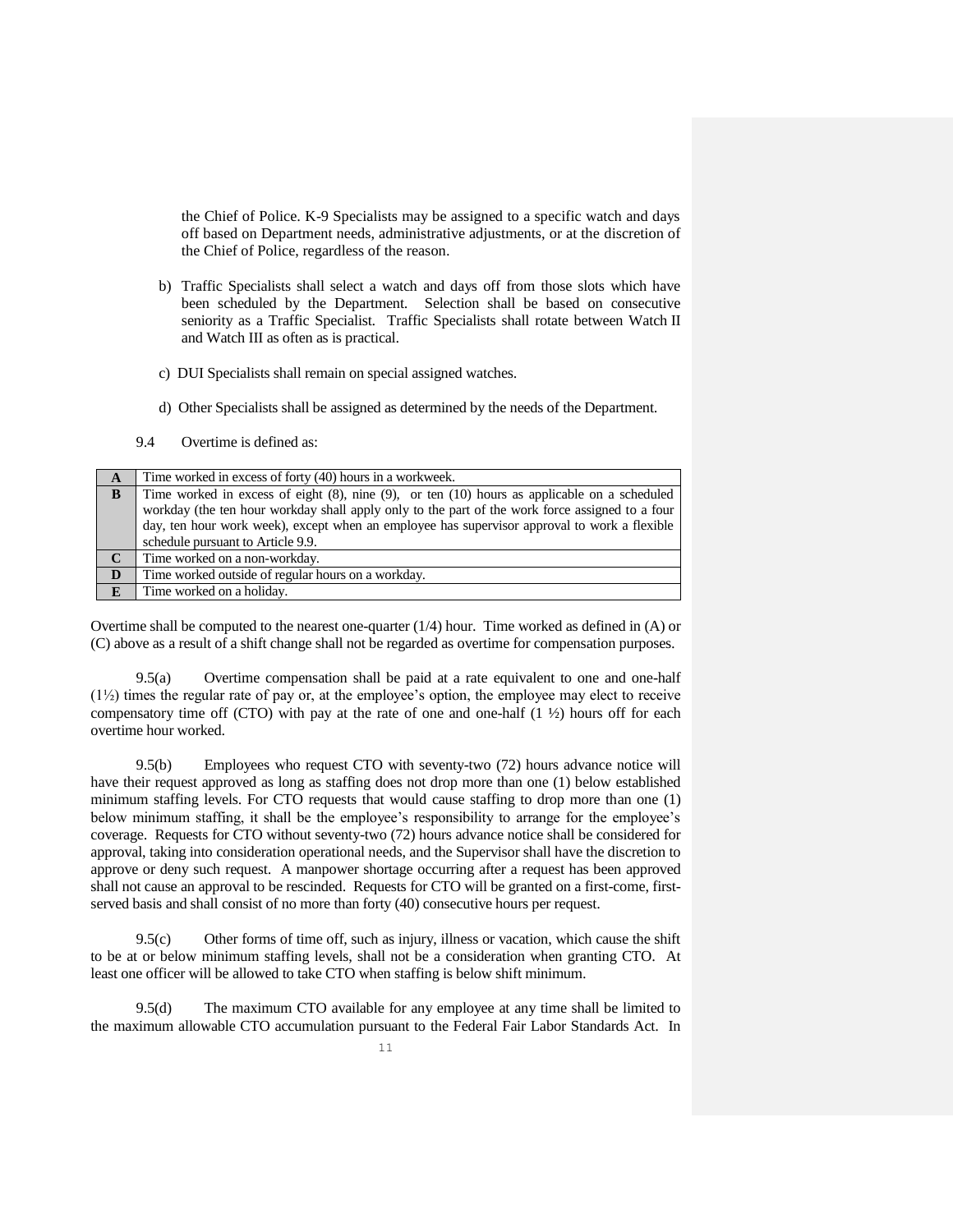the event overtime is worked when an employee has the maximum accumulation of CTO, four hundred eighty (480) hours, the employee shall be paid for the overtime worked as set forth above.

9.5(e) Employees whose employment with the City is terminated for any reason shall, at the time of termination, receive any unused CTO previously earned.

9.6(a) If an employee performs overtime work immediately following the end of the employee's regular shift, the employee shall be paid overtime compensation only for the actual time worked.

9.6(b) Except in the circumstances outlined below, employees who are required to report for work on their non-workdays or on holidays they are entitled to have off, or outside of their regular hours on workdays, shall be paid overtime compensation for the actual time worked, but in no event for less than three (3) hours' compensation.

9.6(c) Employees who are required to report for court duty on their non-workdays, a scheduled day off, or on holidays they are entitled to have off shall be paid overtime compensation for the actual time worked, but in no event for less than four (4) hours' compensation. If an employee is required to report to court on the same day for the same subpoena following an appearance on that subpoena prior to 1200 hours the employee will be paid actual overtime worked for that subsequent appearance in addition to the minimum overtime compensation paid for the morning appearance. On multiple subpoenas for the same day employees will be allowed only one minimum overtime claim before 1200 hours and one minimum overtime claim after 1200 hours.

9.6(d) If an employee is called to work one (1) hour or less before the employee's regular hours were scheduled to begin on a workday and continues to work into the employee's regular hours, the employee shall be paid overtime compensation only for the actual time worked. Conversely, if an employee is called in to work more than one (1) hour before the employee's regular work hours were scheduled to begin, the employee shall receive the minimum overtime compensation outlined above. Employees who receive a subpoena for a scheduled or normal work day may be granted that off utilizing CTO, vacation, birthday, or deferred time after the subpoena has been served. In this case, court appearance during normally scheduled work hours shall be compensated at straight time and the balance of the employee's shift shall be paid out of the appropriate paid leave. If the court appearance is subsequently cancelled, leave time only will be utilized.

9.6(e) Notwithstanding the foregoing, and subject to man-power availability, an employee who is called for such work outside of the employee's regular work hours on a scheduled work day, may upon mutual agreement between the shift supervisor and employee, begin and end a shift early or late.

9.7 Overtime shall be distributed as equally as is practicable among those employees who are qualified and available and who volunteer for overtime work and the City shall not require employees who have worked overtime to take equivalent time off during a workday without pay.

9.8 If an employee has received a subpoena for court appearance and the subpoena is subsequently cancelled, the employee shall receive compensation as outlined in Section 9.6 of this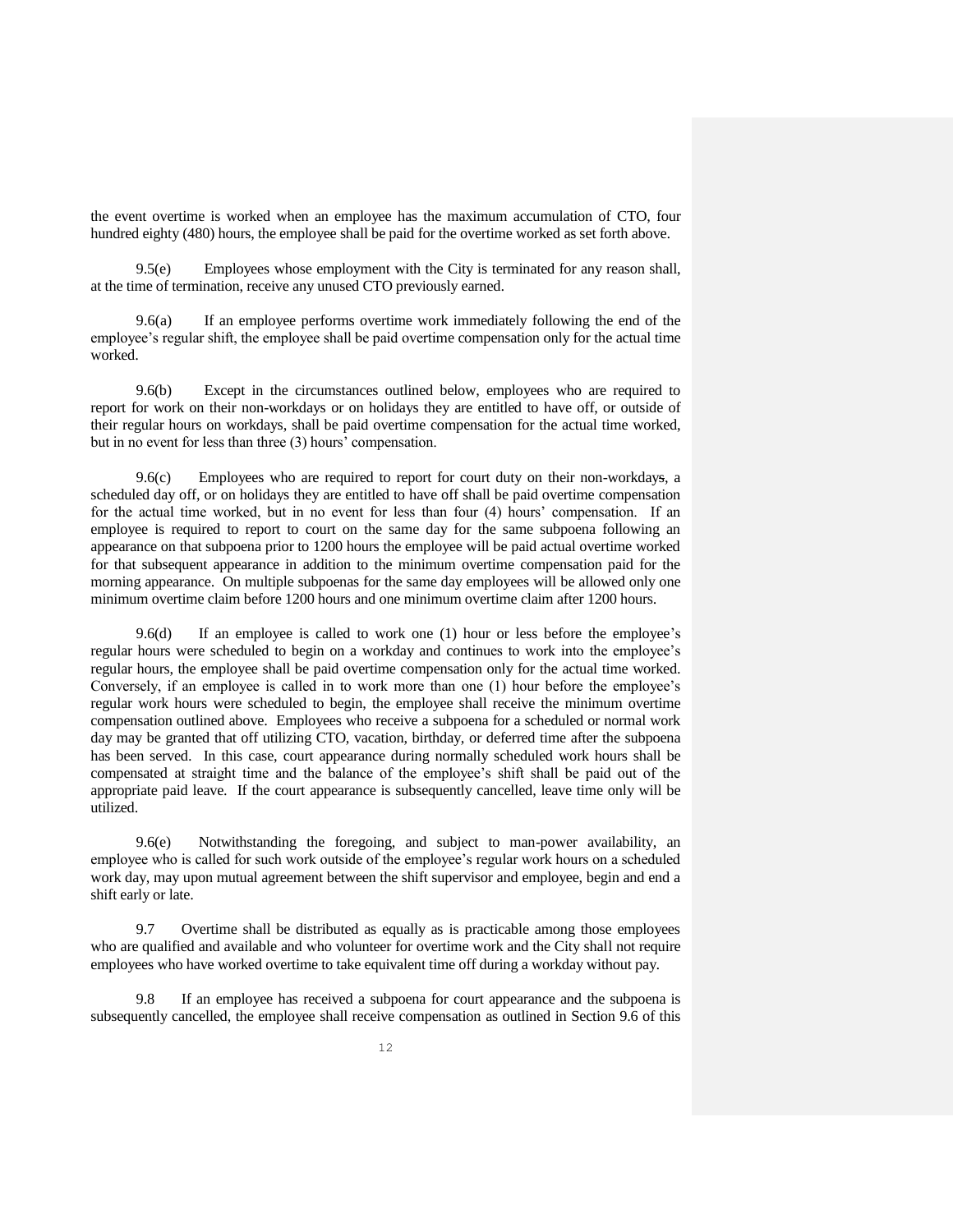contract if the City has not made notice of the cancellation available to the employee by 1800 hours the day preceding the court appearance if such appearance is on the employee's scheduled work day, or by 1800 hours two days preceding the court appearance if such appearance is on the employee's non-workday or on a holiday the employee is entitled to have off.

## 9.9 Investigations Division.

a. Flexible Work Schedule.

As an exception to Article 9.3(a), employees assigned to the Investigations Division, with the approval of their supervisor, may opt to work a flexible work schedule of forty (40) hours in seven (7) calendar days, Sunday through Saturday.

b. Overtime Calculation.

As an exception to Article 9.4, employees working a flexible work schedule will be paid overtime for hours worked in excess of forty (40) in a work week of seven (7) calendar days, Sunday through Saturday. Paid leave shall count toward the overtime calculation.

9.10 Canine Officers shall be required to spend one-half ( $\frac{1}{2}$ ) hour per day in the routine care and maintenance of their police dog. Whenever it becomes necessary for the Canine Officer to perform extraordinary care and maintenance service with their dog, with prior City approval, the Canine Officer shall receive compensation in addition to the regularly scheduled one-half  $(\frac{1}{2})$  hour per day.

9.11 Assigned motorcycle officers shall be compensated an amount equal to two and one-half (2 ½) hours of overtime per pay period for the care, cleaning and maintenance of their assigned motorcycle.

## ARTICLE 10: CITY SENIORITY

10.1 Seniority is defined as total length of continuous service with the City. In determining an employee's seniority, the continuity of this service will be deemed to be broken by termination of employment by reason of (1) resignation, (2) discharge for cause, (3) layoff, (4) failure to return immediately on the expiration of a leave of absence or acceptance of other full time employment while on leave, and (5) absence without pay, without a leave of absence, in excess of three (3) workdays. Continuity of service will not be broken and seniority will accrue when an employee is (a) inducted, enlists or is called to active duty in the Armed Forces of the United States or service in the Merchant Marine or under any Act of Congress which provides that the employee is entitled to reemployment rights, (b) on duty with the National Guard, (c) absent due to industrial injury, or (d) on leave of absence. Seniority, as defined in this section, does not apply to preference for selection of watch, days off, or vacation scheduling.

#### ARTICLE 11: PROMOTION AND TRANSFER

11.1 All promotions and transfers shall be in accordance with standards and procedures as determined by the City.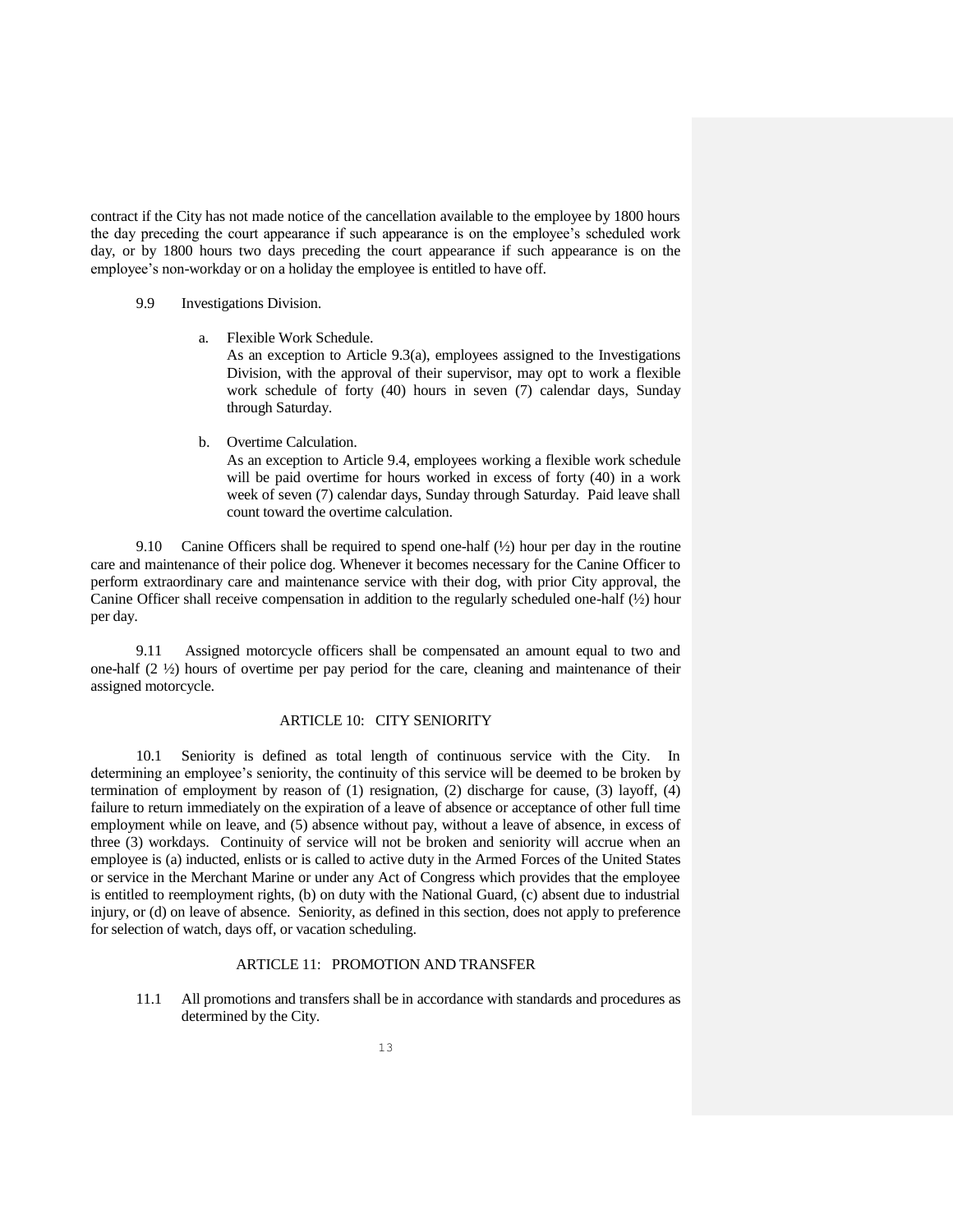11.2 Promotional lists will have a minimum life of one year and a maximum life of two years.

### ARTICLE 12: DEMOTION AND LAYOFF

12.1 When it becomes necessary for the City to lay off Regular employees, the City will give employees involved as much notice as possible, but in no event will such employees receive less than two (2) weeks' notice of layoff. Where probationary or temporary employees are to be laid off, no notice of layoff need be given. Within each classification, all employees, other than Regular employees, shall be laid off prior to Regular employees being laid off. Employees serving an initial probationary period will be laid off prior to employees who have completed such period. Regular employees shall be laid off in the reverse order of seniority in the classification with the least senior employee being laid off first. Whenever two or more Regular employees in the same class have the same amount of class seniority, ties will be broken by giving greater preference to the employee with greater department seniority. If the tie is still unresolved, the tie shall be broken by giving greater preference to the employee with greater City seniority. If the tie is still unresolved, the tie shall be broken by lot.

12.2 An employee who has been laid off may elect to displace an employee in a lower paid class in the bargaining unit provided the employee has greater combined seniority than the employee to be displaced, calculated by adding seniority in the laid-off class to seniority in the lower-paid class. Whenever an employee demotes to a lower-paid class, the employee shall be placed on the salary step which has the closest wage rate to the employee's previous wage rate.

12.3 Laid-off employees shall be kept on a reemployment list for a period of two (2) years from the date of layoff, and shall have preferential rehire rights to the class from which the employee was laid off in the reverse order of layoff. Whenever it becomes necessary for the City to notify a laid-off-employee of a reemployment opportunity, the City shall do so by use of registered mail to the employee's last known address as supplied by the employee. Reemployment shall be based upon the laid-off employee's ability to meet current employment standards. If an employee does not accept reemployment, the employee's name shall be removed from the reemployment list and the employee shall no longer have reemployment rights. If a laid-off employee is subsequently re-hired off a reemployment list into a classification covered under the terms of this Memorandum of Understanding, the employee's unpaid sick leave balance, original hire date, and vacation accrual rate will be reinstated.

12.4 Employees who have elected to demote into a lower paying class shall have preferential promotion rights to the class from which they were demoted in the reverse order of demotion. If an employee does not accept an offer of promotion to the class from which the employee was demoted, the employee will lose all preferential rights to re-promotion.

12.5 Sworn departmental management classifications may demote into the bargaining unit provided the above procedures are complied with.

12.6 In the event of potential layoffs, discussions will occur outside of the meet and confer process as to early retirement options that may be available.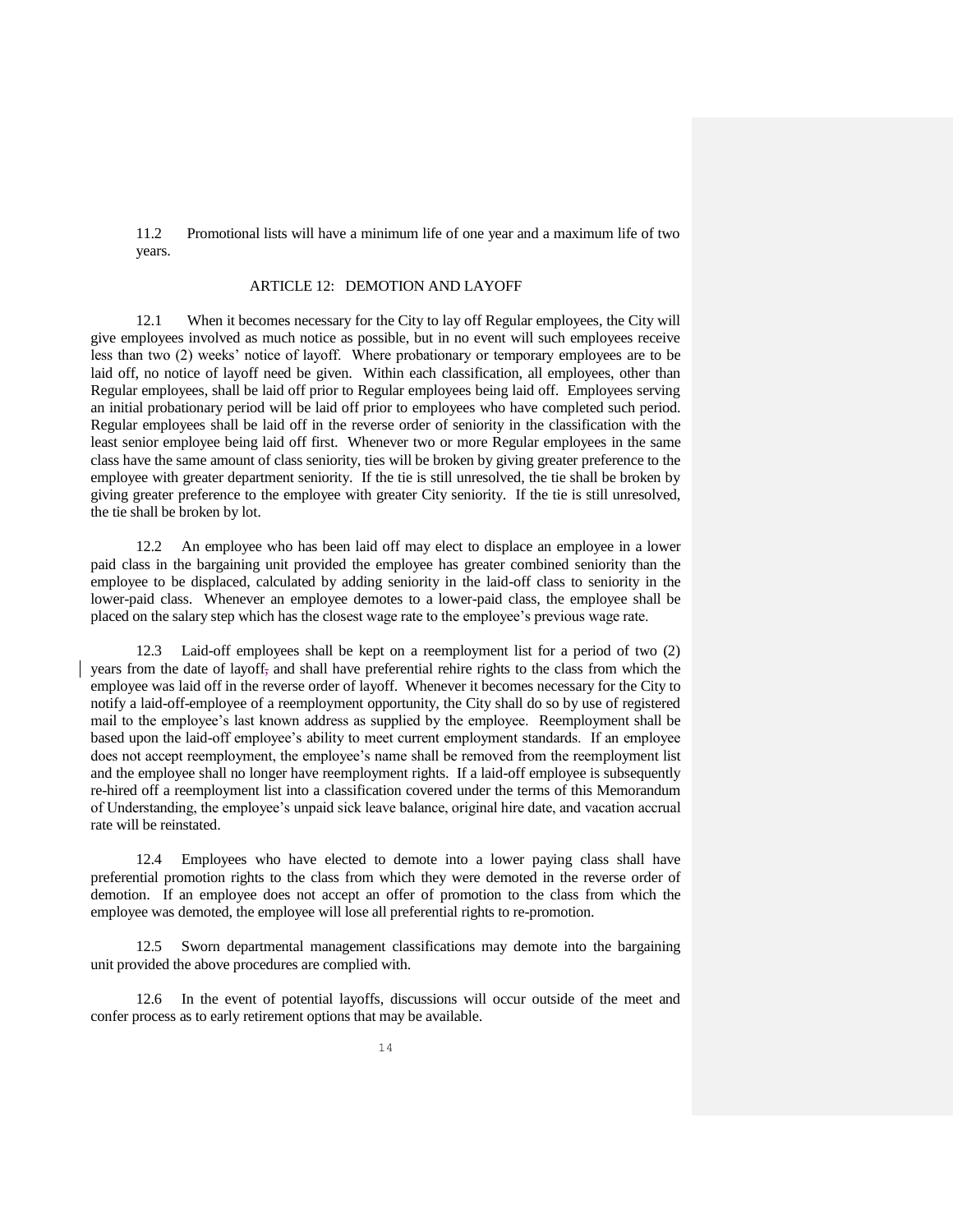#### ARTICLE 13: LEAVE OF ABSENCE

13.1 Leave of absence may be granted to Regular employees by the City Manager for urgent and substantial reasons, up to a maximum of one (1) year, providing satisfactory arrangements can be made to perform the employee's duties without undue interference with the normal routine of work. Inability to return to work after an employee's sick leave has been exhausted will be considered as an urgent and substantial reason and in such cases a leave will be granted.

13.2 A leave of absence will commence on and include the first workday on which the employee is absent and terminates with and includes the workday preceding the day the employee returns to work.

13.3 All applications for leave of absence shall be made in writing except when the employee is unable to do so. The conditions under which an employee will be restored to employment on the termination of leave of absence shall be clearly stated by the City in conjunction with the granting of a leave of absence. Upon an employee's return to work after a leave of absence, the employee will be reinstated to his or her former position and working conditions, providing that the employee is capable of performing the duties of his or her former position, except that if there has been a reduction of forces or his or her position has been eliminated during said leave, the employee will be returned to the position he or she would be in had he or she not been on a leave of absence.

13.4 An employee's status as a Regular employee will not be impaired by such leave of absence and the employee's seniority will accrue.

13.5 If an employee fails to return immediately on the expiration of the employee's leave of absence or if the employee accepts other full time employment while on leave, the employee will thereby forfeit the leave of absence and terminate his or her employment with the City.

13.6 An employee on a leave of absence as provided herein shall not accrue vacation or sick leave benefits nor maintain group health and welfare insurance coverage. An employee may, however, at his or her option and expense, maintain his or her group health and welfare insurance coverage providing the full monthly premium is received by the City Treasurer on or before the first day of the month for which the premium is intended. Notwithstanding the above, however, if the leave of absence is as a result of exhaustion of sick leave benefits, an employee's group health and welfare insurance may be maintained for up to three (3) calendar months in one twelve month period on the normal premium-sharing formula, providing the employee pays his or her share of the premium on a timely basis.

## ARTICLE 14: EXPENSES

14.1 Whenever an employee uses the employee's personal automobile for the City's convenience, the employee will be reimbursed therefor at the same rate per mile as established for Unrepresented City employees. Whenever an employee is assigned to travel out-of-town, the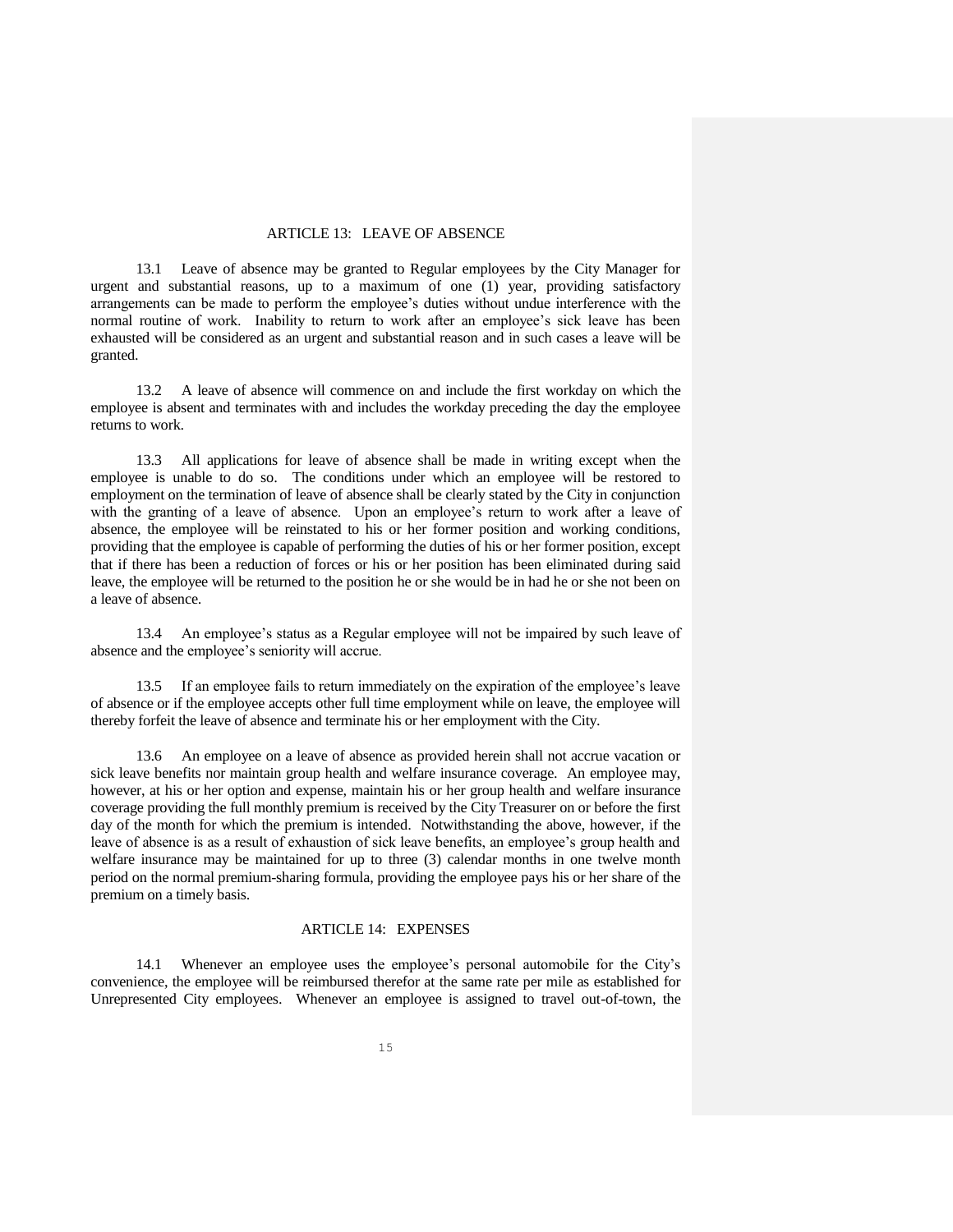employee may chose to drive a City vehicle in lieu of driving their personal vehicle and receiving a mileage reimbursement.

14.2 Employees who have a temporary work assignment at such distance that it is impractical for them to return to their regular place of abode, will be allowed actual personal expenses for board and lodging for the duration of such assignment, provided they board and lodge at places approved by the City. The time spent by such employees in traveling to such temporary assignment at its beginning, to and from home on holidays and weekends and from such temporary assignment at its conclusion and any reasonable expense incurred thereby will be paid by the City.

14.3 The City and the Union agree to meet during the term of this contract to discuss expense reimbursements related to travel and training.

#### ARTICLE 15: SICK LEAVE

 15.1 Sick leave with pay shall be accumulated for each Regular employee at the rate of forty-six thousandths (.046) of an hour for each regular hour worked or on paid leave. (Accrual rate approximately one (1) day per month, or 3.68 hours per pay period)

#### 15.2 Sick leave shall be allowed for a non-work related absence due to:

| A | The inability of an employee to be present or perform his or her duties because of personal physical<br>or mental illness, off duty injury or confinement for medical treatment      |
|---|--------------------------------------------------------------------------------------------------------------------------------------------------------------------------------------|
| в | The ability to attend personal medical or dental appointments, which are impractical to schedule<br>outside of regular working hours.                                                |
|   | The need to be present during childbirth, surgery, critical illness or injury involving members of the immediate family as defined in 16.1, for up to forty (40) hours per incident. |
| D | For family sick leave up to forty-eight (48) hours per calendar year for members of the immediate<br>family as defined in 16.1.                                                      |

No person will be paid both sick leave and industrial injury leave pursuant to Labor Code Section 4850 on the same day; however, in cases of claimed industrial injuries where the City or its insurer is denying liability, accumulated sick leave may be used.

15.3 Management may require satisfactory evidence of illness or disability, if an attendance problem has been identified as defined in the City's Discipline Policy, before payment for sick leave will be made. The City may also require an employee requesting to return to work after sick leave or leave of absence for medical or psychiatric reasons to submit to an examination by a physician or physicians approved by City for the purpose of determining that such employee is physically or mentally fit and able to perform the duties of his or her former position without hazard to himself or herself or to his or her fellow employees or to his own permanent health. Such examination or examinations shall be at the sole expense of the City, and the employee shall be placed on leave with pay for the purposes of such examination.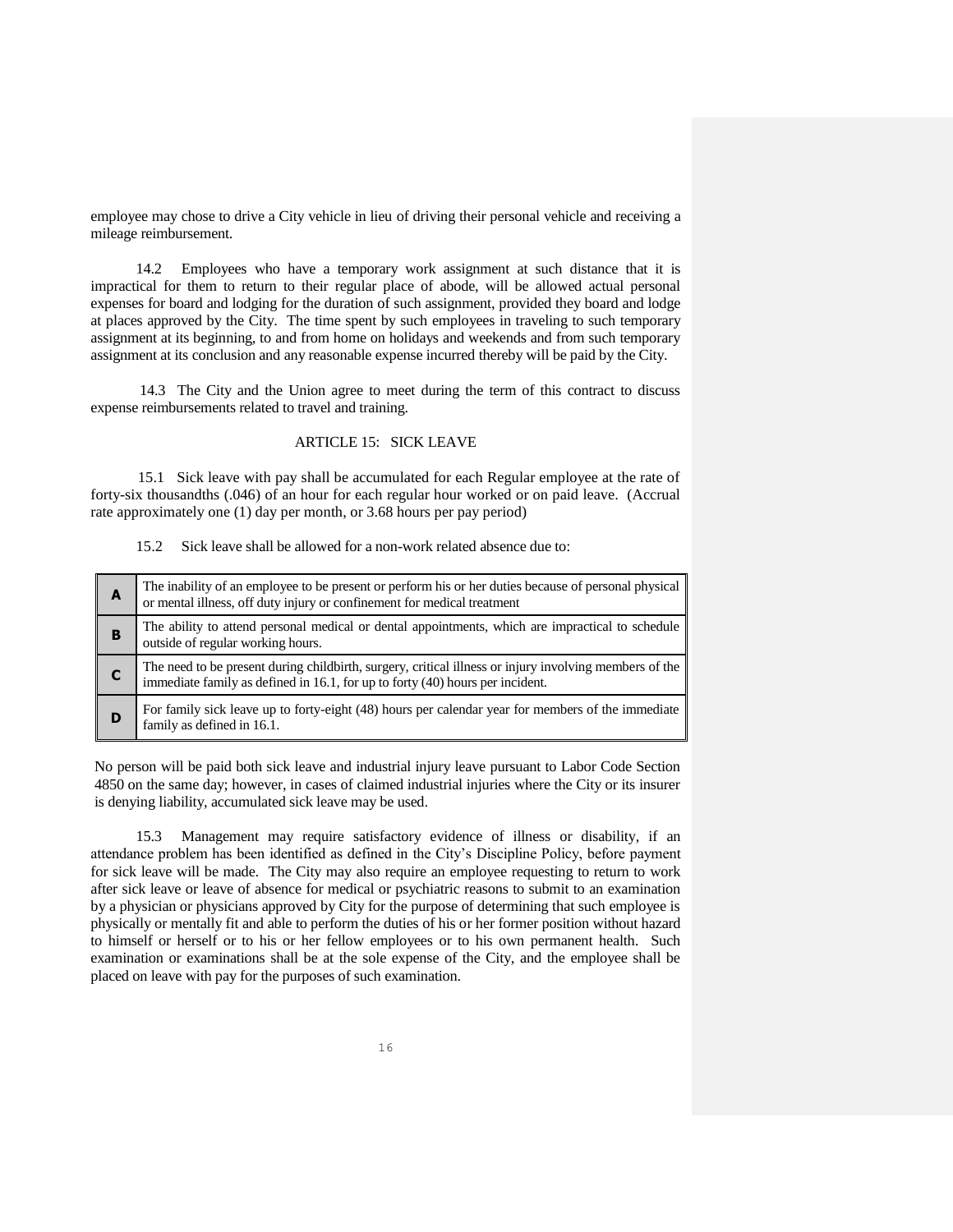15.4 If a holiday which an employee is entitled to have off with pay occurs on a workday during the time an employee is absent on sick leave, he shall receive pay for the holiday as such and it will not be counted as a day of sick leave.

Any employee who, after ten (10) years of continuous service to the City terminates employment, shall be paid at the employer's regular pay rate for thirty-three and one-third percent (33 1/3%) of the employee's accumulated sick leave hours. For employees with fifteen (15) years or more but less than twenty (20) years of continuous service, the percentage set forth above shall be increased to forty-five percent (45%). For employees with twenty (20) years or more continuous service, the percentage set forth above shall be increased to sixty percent (60%).

15.5 Effective January 1, 2013, upon retirement, any sick leave pay out the employee is eligible to receive will be transferred into the VantageCare Retirement Health Savings Plan on a pre-tax basis. The sick leave pay out amount will be calculated using the percentage levels described in Section 15.4 above. However, if the sick leave payout is less than \$5,000, then the Employee is not entitled to participate in the VantageCare Retirement Health Savings Plan and shall receive a cash payout as described in Section 15.4 above. Any sick leave amount remaining will be used as service credit toward the employee's retirement benefit through CalPERS, pursuant to the contract between the City of Redding and CalPERS.

15.6 In the event an employee exhausts all paid leave as a result of the employee's illness or injury, and subject to the approval of the employees Department Director, Personnel Director and the City Manager, such employee may be advanced sick leave from his or her future accruals up to 80 hours per incident. Once the employee returns to duty, sick leave accrual hours will be applied to the negative sick leave account until it is zero. Should the employee terminate City employment with a negative sick leave balance appropriate adjustments will be made to final paid leave cash pay-outs or other City monies owed the employee, if sufficient, otherwise the employee shall directly reimburse the City for such advance. Such reimbursement will be waived for employees who are terminally ill or totally disabled (100%).

#### ARTICLE 16: FUNERAL LEAVE

16.1 Regular employees who are absent from work due to the death of a member of the employee's "immediate family" shall receive compensation at the regular rate of pay for the time necessary to be absent from work, but not to exceed forty (40) working hours. "Immediate family" as used herein includes only employee's spouse, children, grandchildren, brothers, sisters, parents or grandparents of either spouse or other persons who are living in the employee's immediate household. The relationships included herein shall apply whether by blood or marriage.

16.2 Regular employees who are absent from work to attend the funeral of a person other than an immediate family member, who has some reasonable association to the employee (i.e., friend or acquaintance) shall give as much advance notice as possible and shall receive compensation at the regular rate of pay for the time necessary to be absent from work, but not to exceed one (1) regularly scheduled work day per funeral. A maximum of twenty-four (24) hours may be utilized for this type of leave in a calendar year.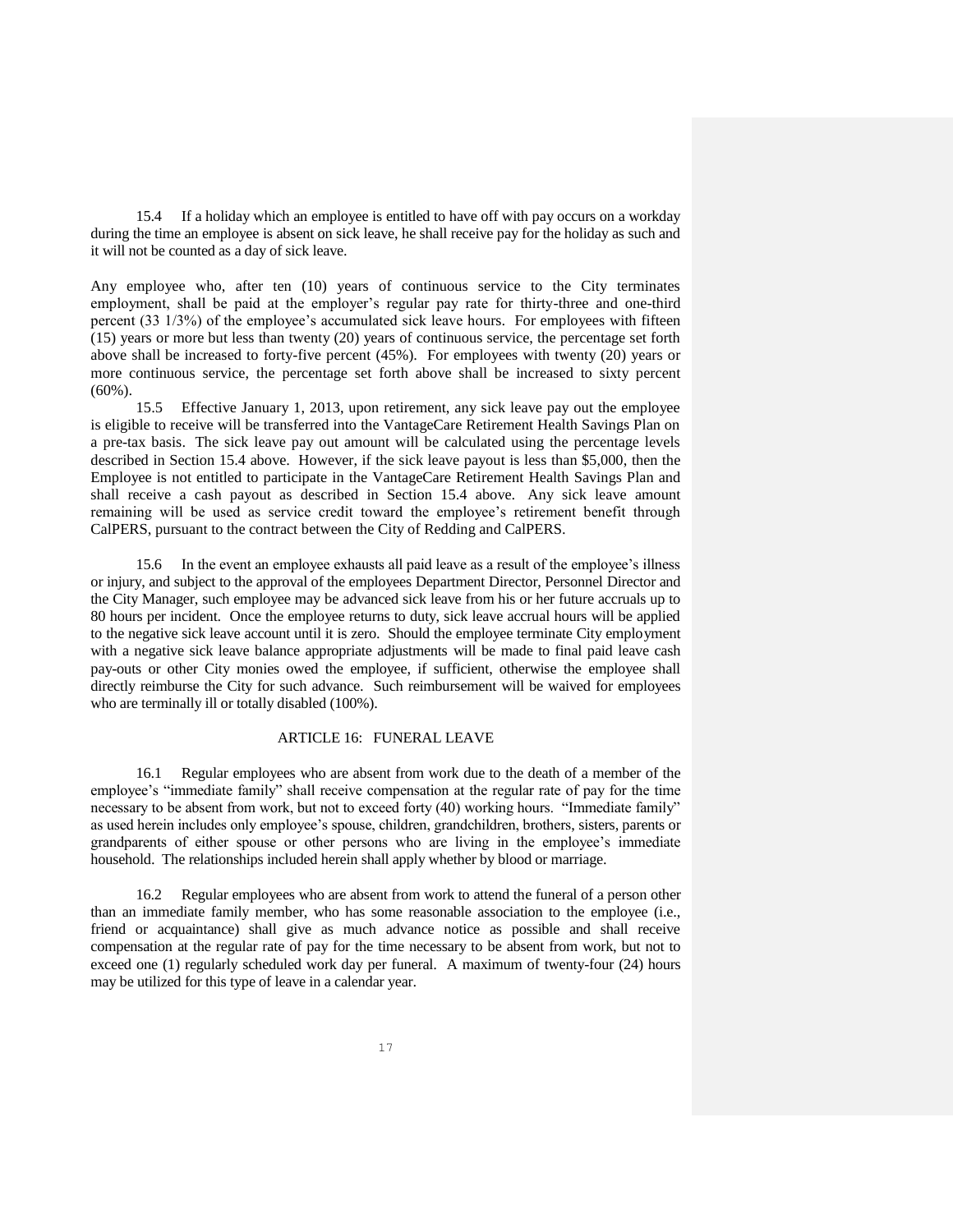16.3 An employee must be in a paid status on both scheduled workdays immediately adjacent to funeral leave in order to receive pay for such leave.

## ARTICLE 17: HOLIDAYS

17.1 Regular employees, may be scheduled to work on the holidays listed below. Employees will be compensated at the overtime rate of pay for all time worked on such days. For non-shift employees, the following holidays will require usage of leave accrual balances: New Year's Day, Thanksgiving Day and Christmas Day. Non-shift employees may choose to work or use leave accrual balances on any other holiday.

|   | <b>HOLIDAYS</b>                                                   |     | <b>NORMAL SHIFT</b><br><b>HOURS</b> |     |
|---|-------------------------------------------------------------------|-----|-------------------------------------|-----|
|   |                                                                   | 8   | 9                                   | 10  |
| A | January 1st                                                       | X   | X                                   | X   |
| B | The third Monday in January, known as Martin Luther King, Jr. Day | X   | X                                   | X   |
| C | Lincoln Day                                                       | X   | X                                   | X   |
| D | The third Monday in February, known as President's Day            | X   | X                                   | X   |
| E | The last Monday in May, known as Memorial Day                     | X   | X                                   | X   |
| F | July $4th$                                                        | X   | X                                   | X   |
| G | First Monday in September, known as Labor Day                     | X   | X                                   | X   |
| Н | The second Monday in October, known as Columbus Day               | X   | X                                   | X   |
| I | November 11th, known as Veteran's Day                             | X   | X                                   | X   |
| J | Thanksgiving                                                      | X   | X                                   | X   |
| K | Friday after Thanksgiving.                                        | X   | X                                   |     |
|   | The last half of the normal work shift before Christmas.          | X   | X                                   |     |
| M | December $25th$                                                   | X   | X                                   | X   |
|   | TOTAL HOLIDAY HOURS PER CALENDAR YEAR                             | 100 | 112.5                               | 110 |

"X" means the holiday is observed

If any of the foregoing holidays fall on a Sunday, the Monday following shall be observed as the holiday, except by those employees who are regularly scheduled to work on Sunday other than on an overtime basis. If any of the foregoing holidays fall on a Saturday, the preceding Friday shall be observed as the holiday, except by those employees who are regularly scheduled to work on Saturday other than on an overtime basis. Departmental minimum staffing levels on all of the above listed holidays is required to ensure appropriate public safety services to the citizens of the City of Redding.

Notwithstanding the foregoing, an employee may take off, with pay, on his or her birthday or anytime during the pay period in which the birthday occurs, or the birthday may be deferred and scheduled as vacations are normally scheduled. When an employee works on their birthday, the employee shall receive pay at the straight time rate. Employees must be in a paid status on both scheduled workdays immediately adjacent to the day taken as birthday holiday in order to receive pay for the holiday.

17.2 Pursuant to Article 9.9, employees assigned to the Investigations Division who work a Flexible Work Schedule may request to adjust their work schedule through their immediate supervisor during a week which contains a City recognized holiday. Nothing in this section is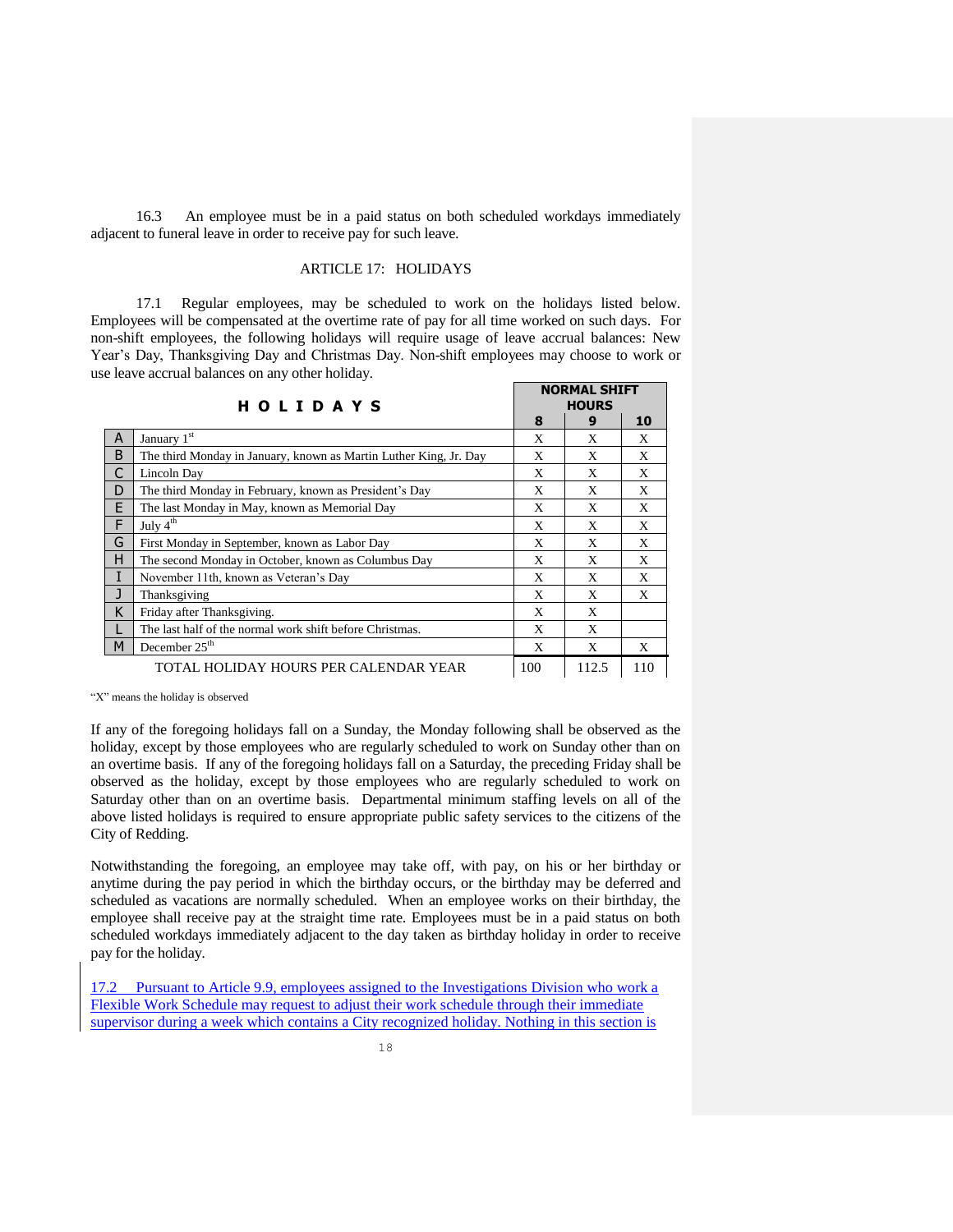intended to prohibit management rights to decline the request based on the needs of the department.

## ARTICLE 18: VACATIONS

18.1(a) Regular employees of the City shall accrue vacations, based on the length of their continuous service measured from their date of employment, with pay up to a maximum of 500 hours, for each regular hour worked, or on paid leave, as follows:

|   | <b>ACCRUAL</b><br><b>RATE PER</b><br><b>HOUR</b> | <b>FROM</b>                            | <b>THROUGH</b><br><b>PAY PERIOD</b> | <b>APPROXIMATE</b><br><b>ACCRUAL RATE</b> | <b>YEARS OF</b><br><b>SERVICE</b> |
|---|--------------------------------------------------|----------------------------------------|-------------------------------------|-------------------------------------------|-----------------------------------|
| A | .039                                             | Date of Employment                     | $104^{\text{th}}$                   | 2 weeks                                   | $1 - 4$                           |
| B | .058                                             | $105^{\text{th}}$                      | 234 <sup>th</sup><br>3 weeks        |                                           | After 4                           |
| C | .068                                             | $235^{\text{th}}$<br>364 <sup>th</sup> |                                     | $3\frac{1}{2}$ weeks                      | After 9                           |
| D | .077                                             | $365^{\text{th}}$                      | 494 <sup>th</sup>                   | 4 weeks                                   | After 14                          |
| Е | .087                                             | $495^{\text{th}}$                      | $624^{\text{th}}$                   | $4\frac{1}{2}$ weeks                      | After 19                          |
| F | .096                                             | $625^{\text{th}}$                      | --                                  | 5 weeks                                   | After 24                          |

18.1(b) Effective July 1, 1989, for one time only, vacation hours accumulated in exce five hundred (500) hours will be retained in a separate time bank to be used by the employee in the same manner as regular vacation time.

 $18.1(eb)$  It is City policy that employees take their normal vacation each year at such time or times as may be approved by the Department.

 $18.1(\text{dc})$  In the event of departmental cancellation of a previously scheduled vacation or of a paid leave of absence due to industrial injury where such employee would exceed the maximum vacation accrual, the accumulation of vacation hours may exceed the five hundred (500) hour maximum. In the event of a paid leave of absence due to an illness or injury that is not job related, the Chief of Police may approve the accumulation of vacation hours in excess of the five hundred (500) hour maximum. Whenever such excess accruals occur, the employee shall have one year from the date the vacation was cancelled or from the date the employee returns to work from illness or injury to utilize the excess accrual. Any excess accrual that remains at the end of such period shall be forfeited.

 $18.1(\text{ed})$  A full pay period as used in this Article is defined as one in which the employee works or is paid for time off for at least half of the regularly scheduled work hours.

18.2 Vacation cannot be accrued while an employee is in a non-pay status.

18.3(a) Vacations will be scheduled throughout the calendar year. Employees with greater seniority in the classification of Police Officer, will be given preference over those with less seniority in the selection of a vacation period; provided, however, that if the senior employee splits his or her vacation by requesting less than a full year's allowance to be scheduled on consecutive workdays, the employee's preferential rights shall only apply on one period in that calendar year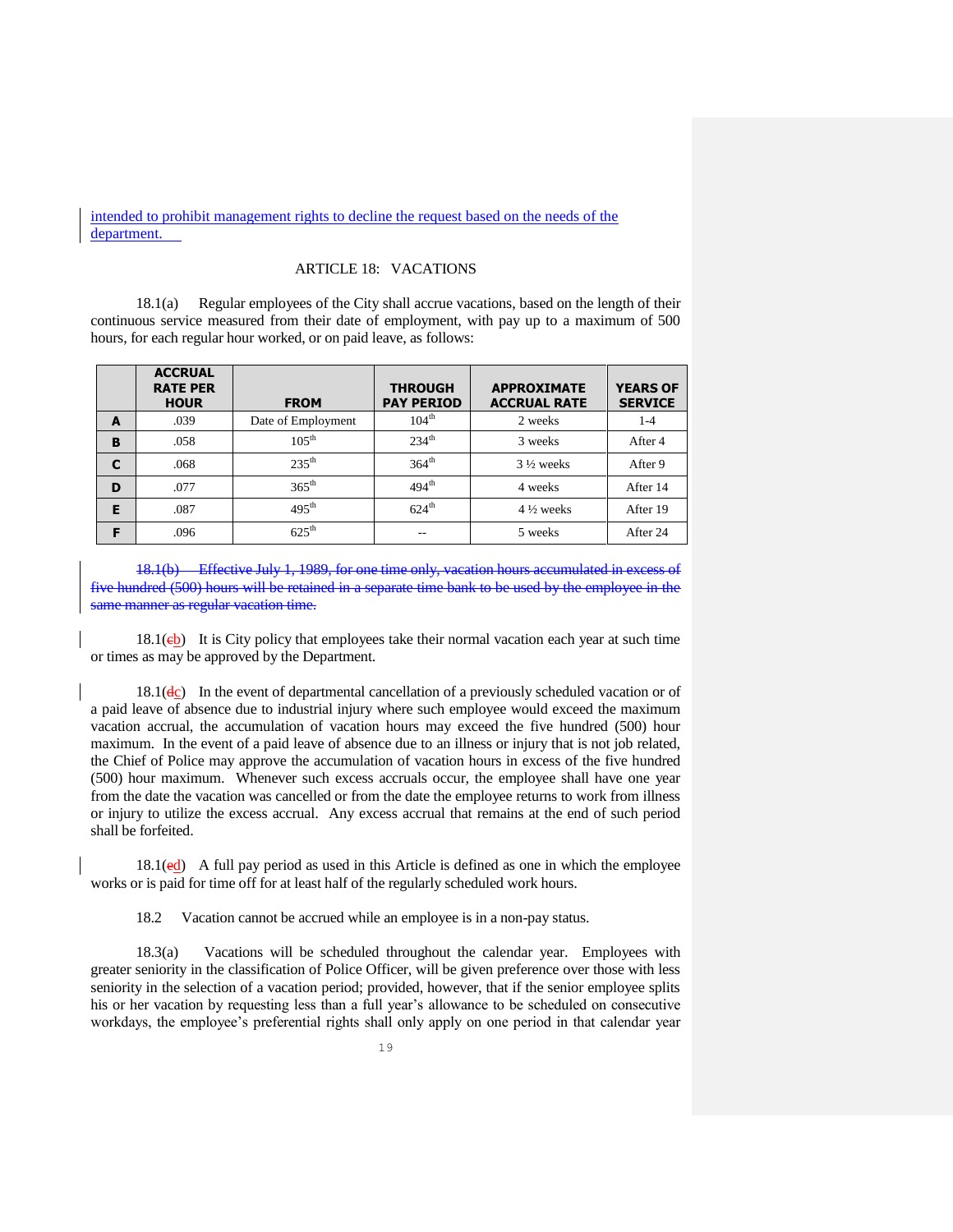prior to all other employees being given consideration in the selection of their first choice vacation period. Employees hired prior to March 12, 2006, shall not be affected by the above definition change.

18.3(b) Vacation scheduling shall be completed at the same time as watch signups.

18.3(c) No more than two (2) officers on the same watch, manpower availability permitting, shall be on vacation at the same time. Notwithstanding the foregoing, however, manpower availability permitting, Management may, at its own discretion, allow more than two officers to be on vacation at the same time. Management shall ensure that scheduling and vacation signups are completed at least two (2) months before the scheduled watch changes. Seniority, for the purpose of this Article, shall be defined as time in classification.

18.4 The City shall not require an employee to take his or her vacation in lieu of sick leave or leave of absence on account of illness.

18.5 If a holiday which an employee is entitled to have off with pay occurs on a workday during the employee's vacation period, such employee will be entitled to an additional day of vacation and will be compensated for same.

18.6 Employees whose employment with the City is terminated for any reason shall, at the time of termination, receive pay for any unused vacation period previously earned.

18.7 The City will, at the employee's option, compensate employees for accumulated vacation during any fiscal year as follows:

| <b>MINIMUM ACCRUAL</b> | <b>MAXIMUM HOURS PAYABLE</b> |
|------------------------|------------------------------|
| ı 20                   | 40                           |
| 240                    |                              |
| 360                    |                              |

18.8 Whenever any employee has exhausted all paid time off benefits including advanced sick leave benefits, as a result of non-work related injury or disability, and is not eligible for long-term disability insurance benefits, other employees may contribute their earned vacation hours to the disabled employee approved for the vacation donation program. Vacation is donated and granted on the basis of the dollar value of the donor's base pay rate.

#### ARTICLE 19: UNIFORMS

19.1 With the exception of newly hired Police Officers, the annual uniform allowance shall be \$900 and will be paid in equally divided installments on a bi-weekly basis with the City's regular payroll processing. Effective March 12, 2006, new Police Officers will be given the opportunity to receive the full amount indicated above, spend the full allowance with a City vendor, or spend a partial amount with a vendor and receive the remaining amount with payroll. All of the above transactions must be completed prior to the end of the current fiscal year. In July following the new employee's hire date, regardless of time with the Police Department, the employee will begin receiving bi-weekly installments with the regular payroll. In addition to the foregoing, those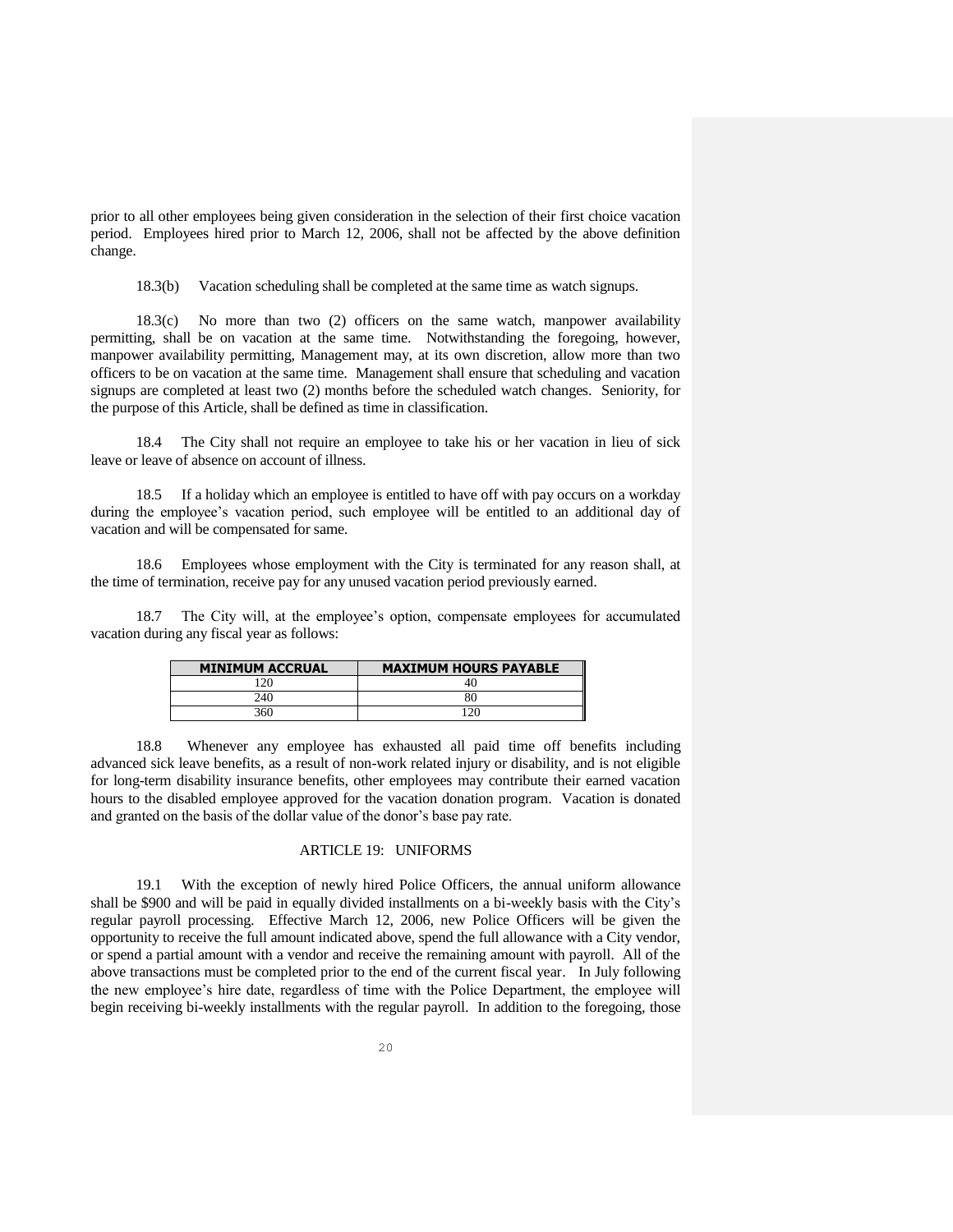employees assigned to motorcycle duty shall receive payment for uniforms/safety equipment based upon a mutually agreed to standard.

19.2 The City shall pay the reasonable cost of repair or replacement of uniforms, glasses, watches or other personal property up to three hundred dollars (\$300.00) damaged in the course of employment. Personal property will be limited to items reasonably necessary for the employee to have while on duty to perform their job function. This provision does not apply to items lost or damaged as a result of negligence of the employee.

19.3 An approved uniform shirt shall be worn at all times. Sleeve length shall be at the option of the employee.

19.4 The City retains the right to change uniform standards that would come under the uniform allowance of 19.1, as long as such change does not result in increased out-of-pocket costs to the employee.

19.5 All employees are required to possess a Class A dress jacket to wear at ceremonial functions or at other times deemed appropriate by the Chief of Police.

## ARTICLE 20: MISCELLANEOUS

20.1 A Regular employee who is summoned for jury duty and is thus unable to perform the employee's regular duties will be paid for the time lost at the employee's regular rate of pay. An employee must be in a paid status on both scheduled workdays immediately adjacent to the jury duty in order to receive pay for such leave.

20.2 Any employee, at the employee's request, shall be permitted to review the employee's own personnel file. The file may not, however, be removed from the Personnel Department.

20.3 Government Code Section 3300, known as the Public Safety Officers Procedural Bill of Rights, Subsection 3306 states: "A public safety officer shall have 30 days within which to file a written response to any adverse comment entered in the employee's personnel file. Such written response shall be attached to, and shall accompany, the adverse comment."

20.4 Employee home addresses and telephone numbers will not be released to anyone other than authorized City personnel without the permission of the employee.

## ARTICLE 21: RETIREMENT PROGRAM

21.1(a)Retirement Plan: All Regular employees are covered by a California Public Employees' Retirement System (CalPERS) program pursuant to an existing contract with the Public Employees' Retirement System. a) Tier 1

Regular employees *hired prior to* September 8, 2012, and those hired *after* January 1, 2013, considered to be "Classic CalPERS Members" due to previous City of Redding employment will be covered under the three percent (3.0%) at age fifty (50) retirement benefit formula with the 12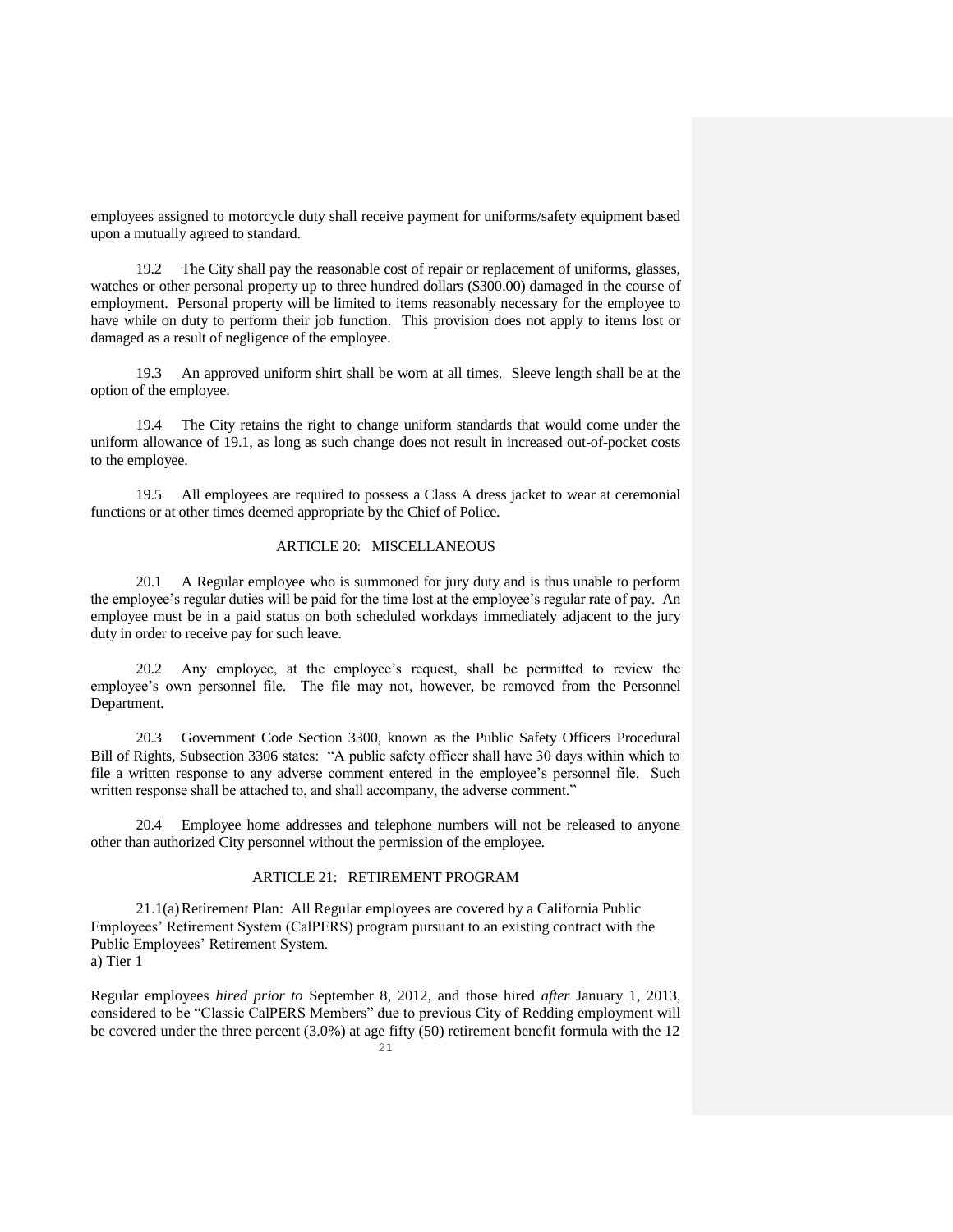highest paid consecutive month's final compensation provision. Employees will be covered by the Fourth level of 1959 Survivors' Benefit Program (Government Code Section 21574), Survivor Continuance allowance; credit for unused sick leave; fifty percent (50%) ordinary disability benefit and military service credit buy back option. The employee contribution of nine percent (9%) for Police Sworn and seven percent (7%) for Police Recruits will be paid by employees through a bi-weekly payroll deduction. The employee contribution of ten and one half percent (10.5%) effective, June 19, 2016, and twelve percent (12%) effective January 1, 2017, of pensionable earnings for Police Sworn and eight percent (8%) effective June 19, 2016 for Police Recruits will be paid by the employee through a bi-weekly payroll deduction on a pre-tax basis. Regular employees vested in Tier 1 who leave City employment and subsequently are rehired will be re-employed with Tier 1 status for CalPERS benefits.

Employees have agreed to cost sharing of the employer contribution rate in accordance with Government Code Section 20516 as follows:.

Effective for Police Sworn personnel:

- June 19, 2016 increase contribution rate 1.5%
- January 1, 2017 increase contribution rate 1.5%

Effective for Police Recruit personnel:

• June 19, 2016 increase contribution rate  $1.0\%$ 

#### b) Tier 2

Regular employees *hired between September 8*, *2012 and January 1*, *2013*, and those hired *after January 1*, *2013*, who meet the definition of a "Classic CalPERS Member" pursuant to the California Public Employees' Pension Reform Act of 2013 (PEPRA) but have not been previously employed by the City of Redding will be covered by the three percent (3%) at age fifty-five (55) retirement benefit formula with the 36 highest paid consecutive month's final compensation provision. Employees will be covered by the Fourth level of 1959 Survivors' Benefit Program (Government Code Section 21574), Survivor Continuance allowance; credit for unused sick leave; fifty percent (50%) ordinary disability benefit and military service credit buy back option. The employee contribution of nine percent (9%) for Police Sworn and seven percent (7%) for Police Recruits will be paid by employees through a bi-weekly payroll deduction. The employee contribution of ten and one half percent (10.5%) effective June 19, 2016, and twelve percent (12%) effective January 1, 2017, of pensionable earnings for Police Sworn and eight percent (8%) effective June 19, 2016 for Police Recruits will be paid by the employee through a bi-weekly payroll deduction on a pre-tax basis. Regular employees vested in Tier 2 who leave City employment and subsequently are rehired will be re-employed with Tier 2 status for CalPERS benefits.

Employees have agreed to cost sharing of the employer contribution rate in accordance with Government Code Section 20516.

Effective for Police Sworn personnel:

- June 19, 2016 increase contribution rate 1.5%
- January 1, 2017 increase contribution rate 1.5% Effective for Police Recruit personnel:
	- June 19, 2016 increase contribution rate 1.0%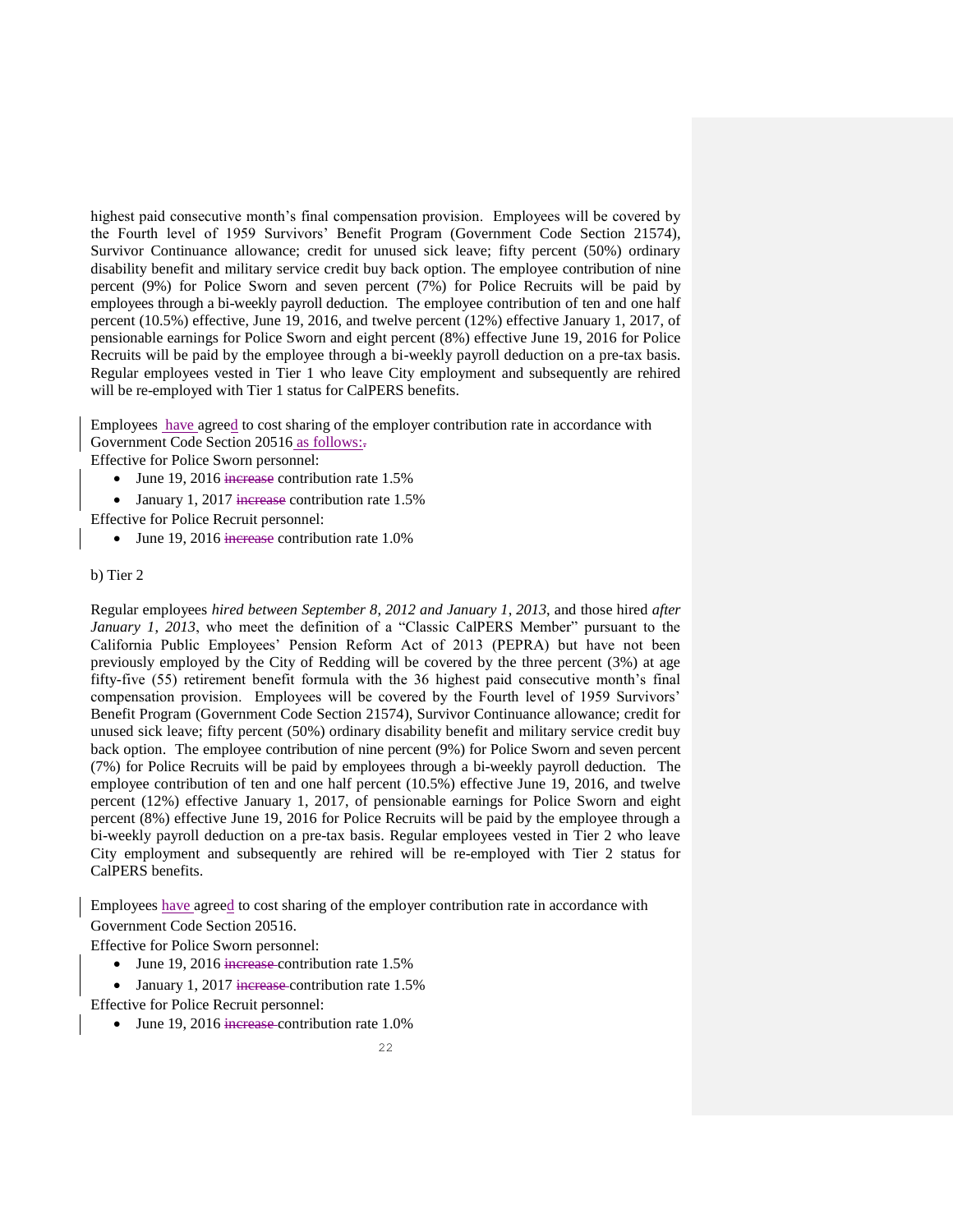#### c) Tier 3

Pursuant to the California Public Employees' Pension Reform Act of 2013 (PEPRA), regular employees *hired after January 1*, *2013*, will be covered by the 2.7 percent (2.7%) at age fiftyseven (57) retirement benefit formula with the 36 highest paid consecutive month's final compensation provision as a "New CalPERS Member" if the employee 1) has not been a member of a California Public Retirement System, or 2) had prior CalPERS/reciprocity service with a break in service of six months or longer. Employees will be covered by the Fourth level of 1959 Survivors' Benefit Program (Government Code Section 21574), Survivor Continuance allowance; credit for unused sick leave; fifty percent (50%) ordinary disability benefit and military service credit buy back option. Also pursuant to PEPRA, New CalPERS Members will be responsible for paying one-half of the total normal cost rate for the retirement benefit on a biweekly pre-tax basis.

(c) Full-Time Temporary employees not included within Section 21.1 (a), (b), or (c) above shall be covered by the PARS – 457 Plan. Participating employees will pay half of the contribution or 3.75 percent (3.75%) for the benefit through a bi-weekly payroll deduction on a pre-tax basis. The City will pay the remainder of the contribution or 3.75 percent (3.75).

## ARTICLE 22: EMPLOYEE GROUP HEALTH AND WELFARE BENEFIT PROGRAM

22.1 Group Health and Welfare Insurance Coverage: All Regular employees are eligible to participate in a group health and welfare insurance benefit program, which includes the medical, prescription, dental, vision, life and long term disability insurance plans, effective the first day of employment. The City shall pay the cost of the program for both employee and dependents as indicated below.

(A) Life Insurance: Twice annual salary for employee, \$3,000 for employee's dependents. More specific benefit information is provided in the carrier's booklet. The City will pay the full cost of the premiums.

 (B) The City will offer two health plans, a "Base Plan" and an optional "Premium Plan". All eligible employees will be enrolled in the "Base Plan" and will have the option on a voluntary basis to enroll in the "Premium Plan" initially, and during the open enrollment period for each subsequent calendar year. Changes will be effective at the beginning of the following calendar year. The City's contribution toward the monthly group health and welfare insurance composite premium rate shall be ninety percent (90%) and the employee will begin paying ten percent (10%) of the "Base Plan" rate through a bi-weekly payroll deduction. Employees electing to enroll in the "Premium Plan" will be responsible for premiums beyond the City's contribution of the "Base Plan" composite rate. The employee co-share of premium will be recalculated every January 1<sup>st</sup> to coincide with the renewal of the City's Group Health Insurance Plan. The City established a Section 125 Plan effective July 1, 2006, to redirect the portion of the employee's salary to pay, on a pre-tax basis, the employee's contribution toward the medical, prescription, dental and vision insurance composite premium rate.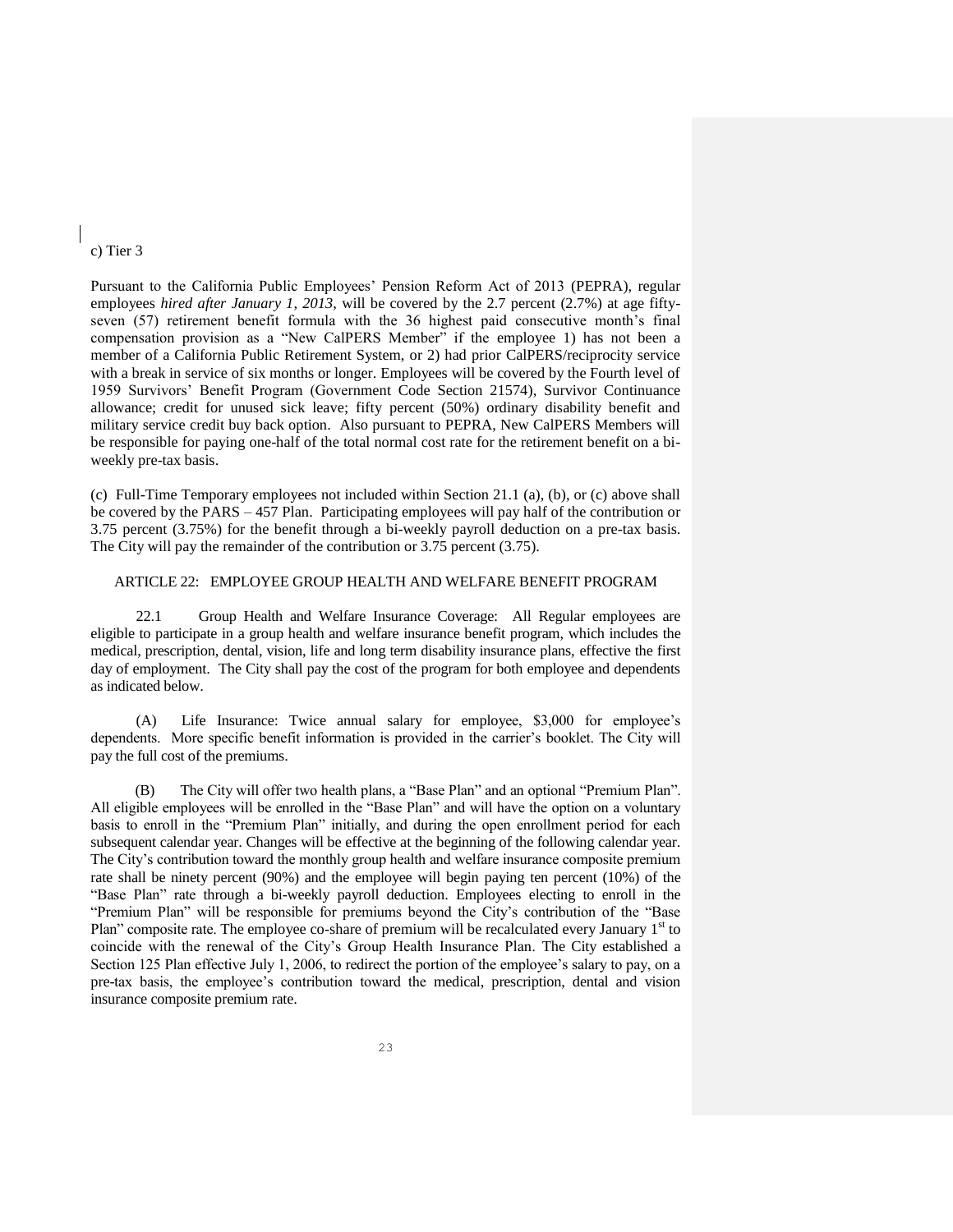For specifics regarding the City's Group Health and Welfare Benefit "Premium Plan", refer to the Benefit Summary Plan Description. Specific benefit details of the "Base Plan" will be provided to employees during the annual open enrollment period.

In an effort to minimize the impact of annual composite premium increases/decreases for the employee, the rate change will be limited to a maximum of twelve and one-half percent (12 ½%) of the "Base Plan" per year (or the actual percent increase in actual costs from the previous calendar year, whichever is lower). To ensure that the ninety percent/ten percent (90%/10%) ratio is maintained over time, the following leveling mechanism shall be used:

| $\overline{7}$<br>$\mathbf{0}$<br>$\mathfrak{D}$<br>$\mathbf{0}$<br>$\mathbf{0}$<br>6 <sup>6</sup><br><b>COMPOSITE</b><br>$RATE = $1,056$ | 2007/08<br>\$1,188         | 2008/09<br>\$1,366                                                                              | 2009/10<br>\$1,503                                                                                                | 2010/11<br>\$1,706                                                                                              | 2011/12<br>\$1,902                              |
|-------------------------------------------------------------------------------------------------------------------------------------------|----------------------------|-------------------------------------------------------------------------------------------------|-------------------------------------------------------------------------------------------------------------------|-----------------------------------------------------------------------------------------------------------------|-------------------------------------------------|
| If the composite<br>premium rate change<br>is:                                                                                            | $12\frac{1}{2}\%$          | 15%                                                                                             | 10%                                                                                                               | $13\frac{1}{2}\%$                                                                                               | $11\frac{1}{2}\%$                               |
| $10\% = $106$ The<br>change to the<br>employee's 10% will<br>be:                                                                          | $12\frac{1}{2}\%$<br>\$119 | $12\frac{1}{2}\%$<br>\$134                                                                      | $12\frac{1}{2}\%$<br>\$151                                                                                        | $12\frac{1}{2}\%$<br>\$170                                                                                      | $12\frac{1}{2}\%$<br>\$191                      |
| The impact is:                                                                                                                            | No Impact                  | $+2\frac{1}{2}\%$<br>The City pays<br>the additional<br>$2\frac{1}{2}\%$ cost until<br>made up. | $-2\frac{1}{2}\%$<br>The employee<br>begins paying<br>the $2\frac{1}{2}\%$ to<br>make up from<br>the year before. | $+1\%$ The City<br>pays the<br>additional 1%<br>cost until made<br>up by the<br>employee the<br>following year. | Zero<br>Nothing<br>would be due<br>to the City. |

**The Following Rates Are Used For Illustration Purposes Only:**

In the event the composite premium rate change for the "Base Plan" is less than 12½%, the employee's percent of the rate shall be the actual percent change unless costs from the year before need to be made up. The Association and the City agree that costs not made up prior to the end of this Agreement shall be subject to meet and confer in the successive Agreement. The City reserves the right to modify the group insurance composite rate structure to establish classes of coverage and rates in an effort to create a rate structure more compatible to employee claims experience. The City and Union agree to meet and confer prior to any changes being made to the group insurance composite rate structure.

Employees with spousal coverage will be allowed to "opt out" of the City's group health and welfare insurance coverage (cease paying their share of the premium) January 1, 2012, Employees "opting out" of the City's group health benefits must provide proof of alternative health care coverage on an annual basis during the open enrollment period.

The City and the Association recognize that it is the on-going plan of the City that all bargaining units will have the same group insurance benefits.

(C) Prescription Benefit: Employee co-payments as shown in the following table:

**Formatted:** Expanded by 2.15 pt **Formatted:** Expanded by 0.1 pt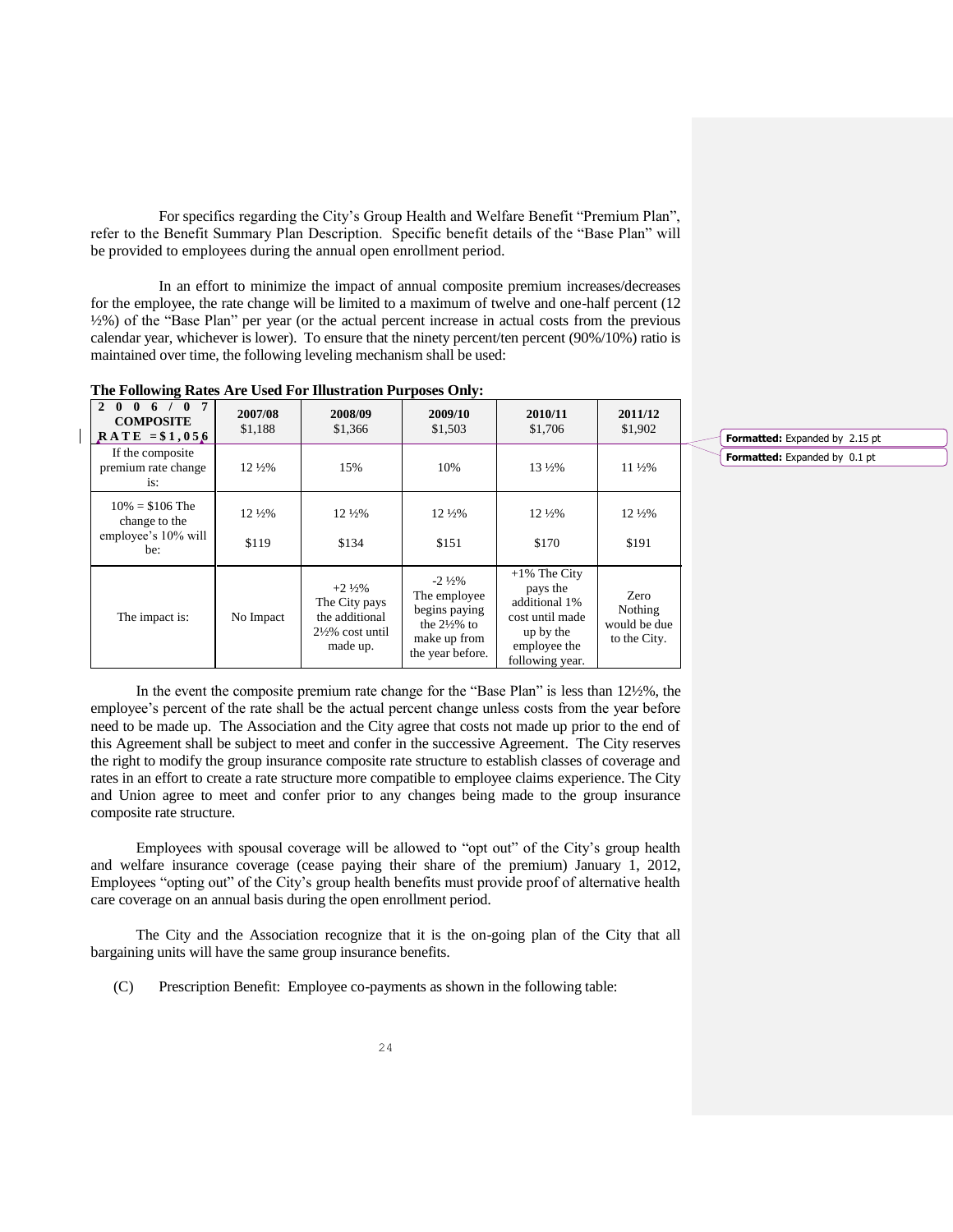| Retail<br>$(34 \text{ days}^{\prime} \text{ supply})$ | <b>Proposed Co-Pays</b><br><b>Effective Upon</b><br><b>Contract Ratification</b> |  |  |
|-------------------------------------------------------|----------------------------------------------------------------------------------|--|--|
| Generic                                               | \$10.00                                                                          |  |  |
| Brand                                                 | \$50.00                                                                          |  |  |
| No Generic Available                                  | \$20.00                                                                          |  |  |
| Mail (90 days' supply)                                |                                                                                  |  |  |
| Generic                                               | \$20.00                                                                          |  |  |
| Brand                                                 | \$100.00                                                                         |  |  |
| No Generic Available                                  | \$40.00                                                                          |  |  |

Note: Maintenance medications (i.e. a medication taken longer than 60 days) that are filled at the retail co-pay amount more than twice will be filled at the mail order co-pay amount.

The cost of the Prescription benefit program is outlined under "Health Benefits" above.

(D) Dental Benefits: No deductible and 100% of U.C.R.  $(90<sup>th</sup>$  percentile) for prevention; no deductible and 50% up to \$2,000 per lifetime per person for orthodontia; \$25 deductible and 80% of U.C.R. up to \$2,000 per person per year for all other eligible charges. The premium cost of the Dental benefit program is outlined under "Health Benefits" above. For specifics regarding the City's Dental Plan, refer to the Benefit Summary Plan Description.

(E) Long Term Disability: The City has agreed to pay an equivalent monthly premium amount to the Police Association to purchase a long-term disability policy. The Association will provide a copy of the LTD policy billing to the City on an annual basis, and the City will pay the monthly amount equal to the premium the City would pay if Association members participated in the City's long-term disability program for all other eligible employees or the actual amount of the billing, whichever is the lesser amount. Subject to the approval of the City's current carrier for this benefit, the Association may elect to be covered by the City's plan.

 (F) Vision Benefits: \$25 deductible plan, an examination every twelve (12) months, lenses every twenty-four (24) months, and frames every twenty-four (24) months. The premium cost of the Vision benefit program is outlined under "Health Benefits" above. For specifics regarding the City's Vision Plan, refer to the Benefit Summary Plan Description.

Effective September 1, 2011, health benefits not provided by Blue Shield will no longer be offered.

22.2 "All active employees hired prior to June 26, 2011, who retire from the City and are eligible for CalPERS benefits upon separation of service shall be eligible for the City to pay a fifty percent (50%) proportionate share of costs of the insurance premium should the retiring employee elect to participate in the group health, dental and vision plan also made available to active employees. To initially qualify for the benefit, the employee must go directly from active status to retiree status with CalPERS. To maintain a qualified status and to continue to receive the benefit, the retired employee must continue the group medical insurance during retirement without a break in coverage. Payments by the City will be discontinued upon termination of

25

**Field Code Changed**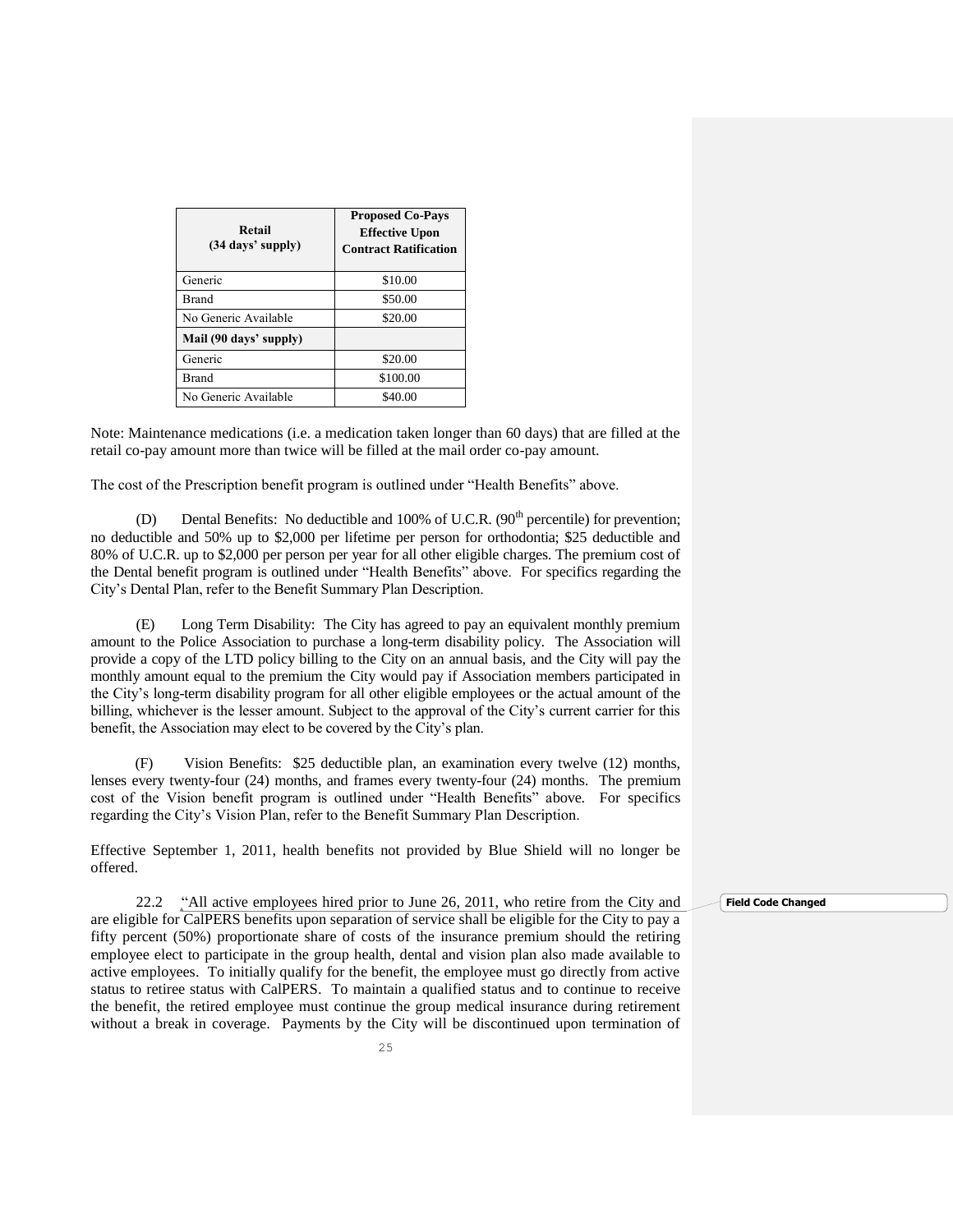group medical insurance coverage by the City retiree or loss of qualified status by the retiree. Following the death of a retiree, the surviving spouse, if any, may continue the insurance and the City will continue the benefit on the same terms and conditions for the life of the surviving spouse. The City will not contribute payments on behalf of any retiree hired prior to June 26, 2011, except as set forth above.

All active employees hired after June 26, 2011, who retire from the City with five (5) or more years of City service (and eligible for CalPERS benefits upon separation of service) shall be eligible for the City to pay a proportionate share of costs of the "Base Plan" insurance premium should the retiring employee elect to participate in any group health, dental and vision plan also made available to active employees. To initially qualify for the benefit, the employee must go directly from active status to retiree status with CalPERS. To maintain a qualified status, and to continue to receive the benefit, the retired employee must continue the group medical insurance during retirement without a break in coverage and the retired employee and their covered spouses who reach Medicare A/B eligibility age, must enroll in Medicare. For those retirees who qualify, the City shall pay a proportionate share of the cost of the "Base Plan" insurance premiums in accordance with the following formula: 2% for every year of active service with the City of Redding up to a maximum of 50%. Payments by the City will be discontinued upon termination of group medical insurance coverage by the City retiree or loss of qualified status by the retiree. Following the death of a retiree, the surviving spouse, if any, may continue the insurance and the City will continue the benefit on the same terms and conditions for the life of the surviving spouse. The City will not contribute payments on behalf of any retiree except as set forth above. (Employees who retired prior to July 1, 1998, are eligible for health coverage only.)

Retiring employees who were hired or worked under a different Memorandum of Understanding (MOU) or City Resolution shall be vested with the greatest retiree premium co-share formula in effect and for which that employee qualified for during his or her term of employment.

22.3 The City and the Association agree to allow the Association to the Peace Officers Research Association of California (PORAC) Retiree Medical Reimbursement Trust at the employees' expense. The bargaining unit will have the right to increase the deduction for the trust and/or establish a leave separation contribution during the term of the contract, subject to IRS rules. The purpose of the Trust will be to assist with medical premiums and expenses not covered by the City's Health and Welfare Benefit program.

22.4 Regular employees are eligible to participate in the City's Deferred Compensation Plan through voluntary payroll deductions from the employee's pay.

22.5 A release time bank is established. Association members may voluntarily donate earned leave time, with the exception of sick leave, to the time bank for use by Association officials while conducting Association business. Donated time will be deducted from the employee's earned leave.

22.6 The City and the Association agree to meet and discuss during the term of this Agreement the recommendations of the Health Insurance Task Force.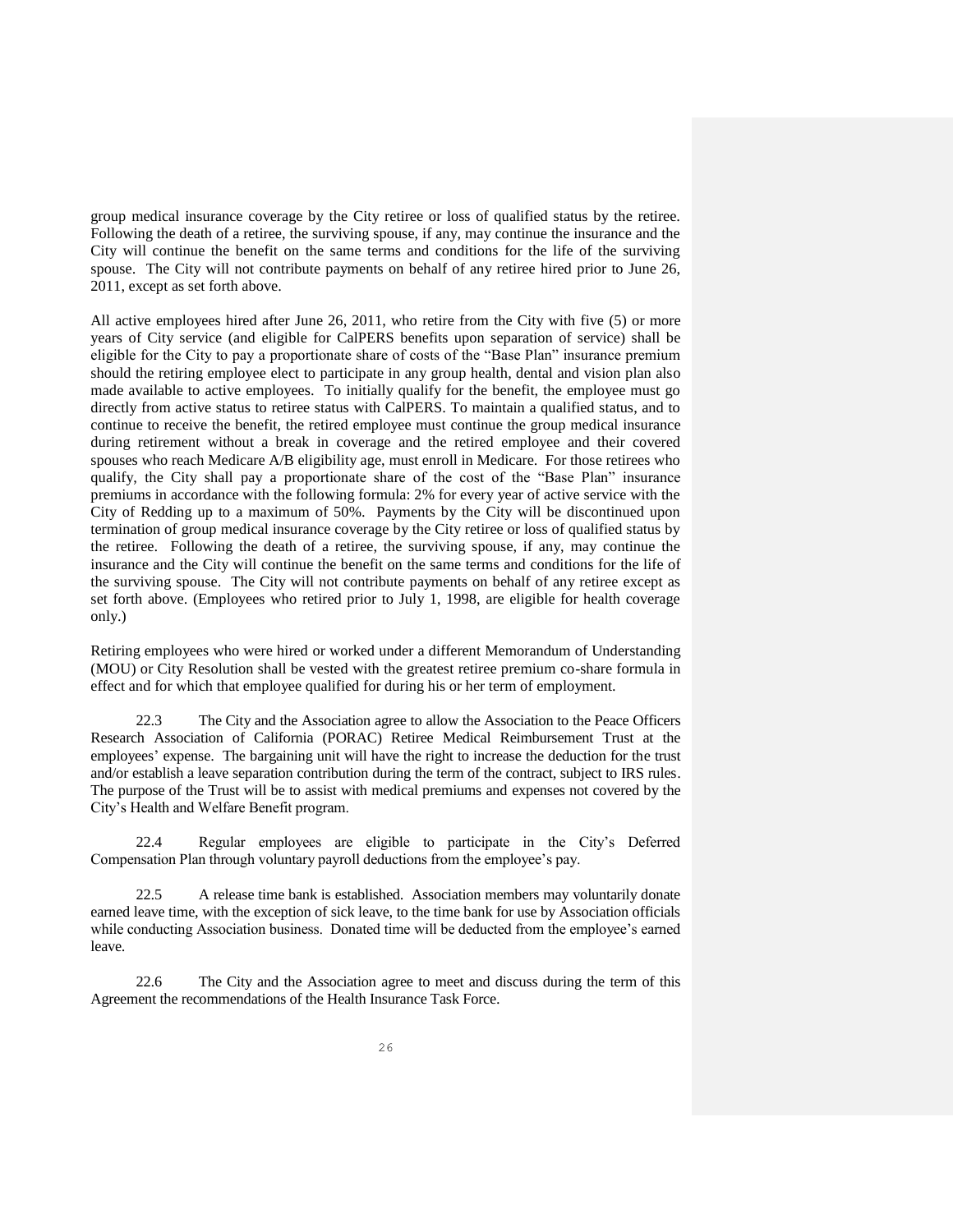22.7 The City will deduct 1% of gross taxable earnings, per pay period, pre-tax, from each members' compensation and transmit the funds to the VantageCare Retirement Health Saving Plan (RHS). In addition, any eligible sick leave pay out made upon retirement of RPOA members will be contributed to the VantageCare RHS per Section 15.5.

22.8 The City and the Union agree to reopen negotiations if any changes to the Affordable Care Act affect matters within the scope of representation.

#### ARTICLE 23: TERM

23.1 This Memorandum of Understanding, having taken effect as of July 1, 1974, and having thereafter been amended, shall continue in full force and effect until the day of XXXX twenty-sixth day of June, 2017-(2 years after City Council approval of the agreement), and thereafter from year to year unless written notice of change or termination shall be given by either party ninety (90) days prior to the expiration date above or the expiration date of any year thereafter, except, however, this Memorandum of Understanding shall only become effective with approval of the City Council of the City of Redding.

23.2 This Memorandum of Understanding shall not be amended or supplemented except by agreement of the parties hereto, reduced to writing and duly signed by each.

23.3 Any provision of this Memorandum of Understanding which may be in conflict with any Federal or State law, regulation or executive order shall be suspended and inoperative to the extent of and for the duration of such conflict; the balance of the Memorandum of Understanding, however, shall remain in full force and effect.

## ARTICLE 24: ENTIRE AGREEMENT

24.1 Except as specifically provided in Article 22 (Term), during the term of this Memorandum of Understanding the parties expressly waive and relinquish the right to meet and confer on wages, hours of employment, and terms and conditions of employment, and agree that neither party shall be obligated to meet and negotiate with respect to any subject or matter whether referred to or covered in this Memorandum of Understanding or not, even though such subject or matters may not have been within the knowledge or contemplation of either or both the City or the Association at the time they met and negotiated on and executed this Memorandum of Understanding, and even though such subjects or matters were proposed and later withdrawn. Both parties acknowledge that such waiver and relinquishment as set forth above carries with it the commensurate prohibition for either party to effect a unilateral change in an employment condition falling within the scope of negotiations under Government Code Section 3500 et. seq.

**Formatted:** Strikethrough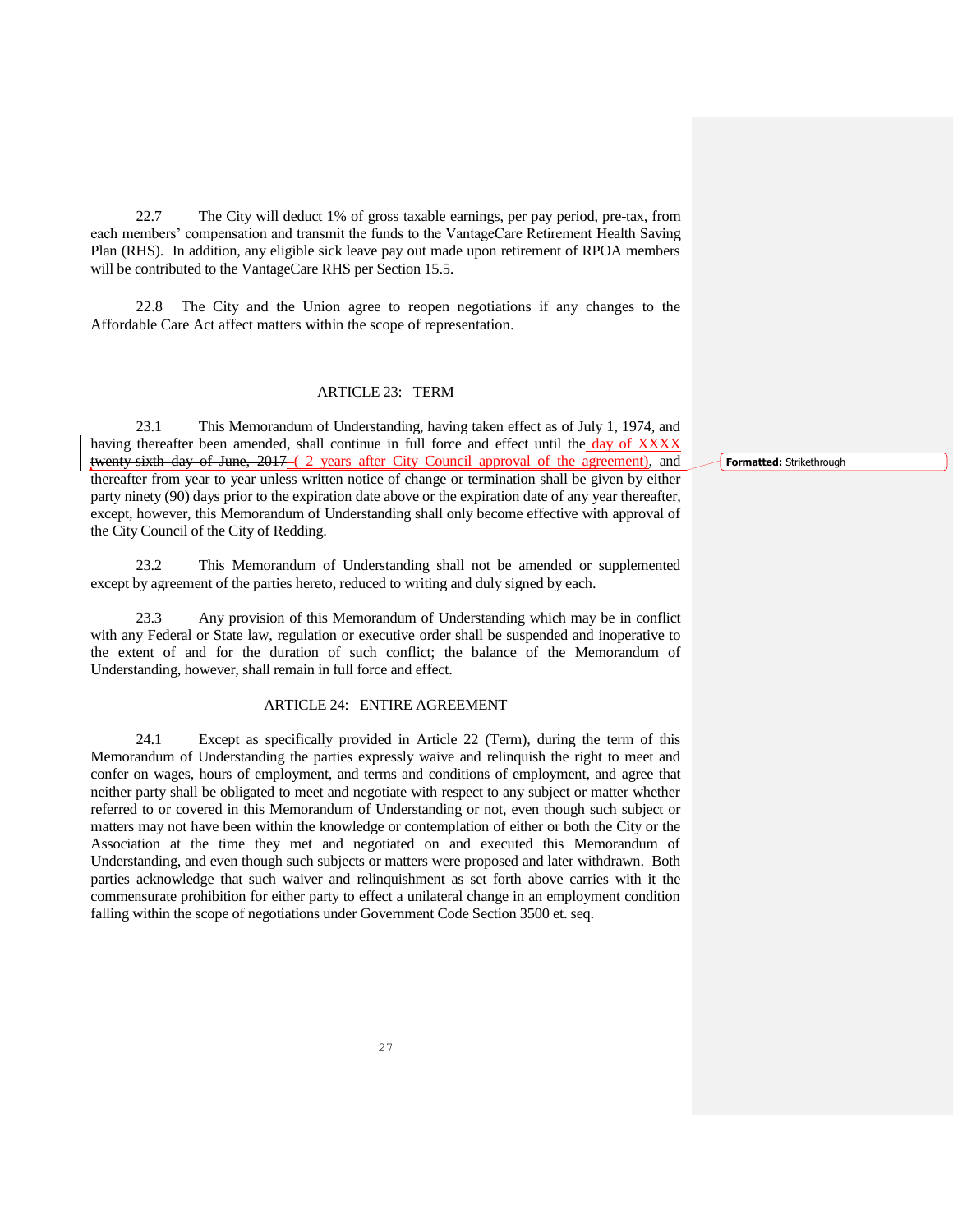| <u>IN WITINESS WITCHEOF, the Farnes have executed this including the international</u> |
|----------------------------------------------------------------------------------------|
|----------------------------------------------------------------------------------------|

Understanding as of the day and year first above written.



| s/Michael Warren<br>Michael Warren<br><b>City Manager</b> | s/ Martin Rauch<br><b>Martin Rauch</b><br>President, Peace Officers Association of<br>Redding |
|-----------------------------------------------------------|-----------------------------------------------------------------------------------------------|
| s/Randy Bachman                                           | s/Steve Allen                                                                                 |
| Randy Bachman                                             | Steve Allen                                                                                   |
| <b>Administrative Services Director</b>                   | Labor Representative                                                                          |

s/Kurt Starman san San Side Starman sa San Side Start Starman sa Start Starman sa Start Starman sa Start Starman Start Start Start Start Start Start Start Start Start Start Start Start Start Start Start Start Start Start S Gary Hughes<br>Negotiator Deputy City Manager

| s/David E. Tranberg            | <del>s/ Tom Landreth</del> |
|--------------------------------|----------------------------|
| David E. Tranberg              | <del>Tom Landreth</del>    |
| <b>Assistant City Attorney</b> | Negotiator                 |

| s/Brenda Sciarra                | s/Aaron Maready      |
|---------------------------------|----------------------|
|                                 |                      |
| <b>Brenda Sejarra</b>           | <b>Aaron Maready</b> |
| <b>Senior Personnel Analyst</b> | Negotiator           |
|                                 |                      |

| Al Mellon<br>Negotiator |
|-------------------------|
|                         |
|                         |
|                         |
| s/Rob Peters            |
| <b>Rob Peterson</b>     |
| Negotiator              |
|                         |
|                         |

| s/William Schueller |
|---------------------|
| William Schueller   |
| Negotiator          |
|                     |